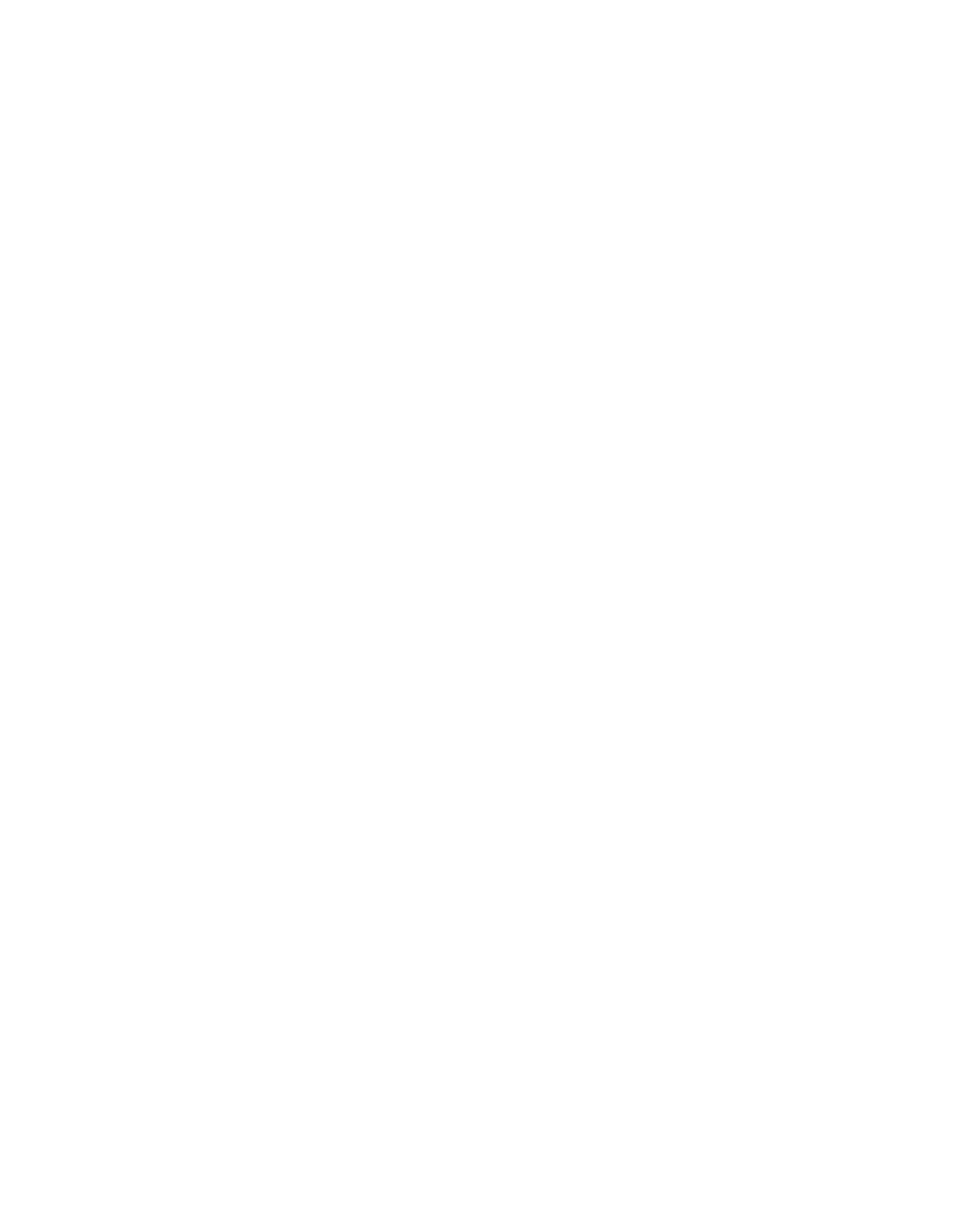# **TABLE OF CONTENTS**

| $\mathbf{L}$ |                  | <b>EXECUTIVE SUMMARY</b>                                             | 1               |
|--------------|------------------|----------------------------------------------------------------------|-----------------|
| II.          |                  | <b>GOALS AND OBJECTIVES</b>                                          |                 |
| III.         |                  | METHODOLOGY AND APPROACH                                             | $\frac{2}{2}$   |
| IV.          |                  | <b>GENERAL BACKGROUND</b>                                            | 3               |
|              | А.               | Socio-Economic Profile of Project Locations                          | 4               |
| V.           |                  | <b>CONSULTATION WITH STAKEHOLDERS</b>                                | 5               |
|              | Α.               | Consultation with local authorities                                  | $6\phantom{1}6$ |
| V.           |                  | <b>GENDER ASSESSMENT</b>                                             | $6\phantom{1}6$ |
| VI.          |                  | SOCIAL SURVEY RESULTS AND ANALYSIS                                   | $\overline{7}$  |
|              | А.               | Data collection                                                      | $\overline{7}$  |
|              | B.               | Data processing                                                      | $\overline{7}$  |
|              | C.               | Survey frame and sampling                                            | $\overline{7}$  |
| VII.         |                  | SOCIAL DEVELOPMENT ACTION PLAN AND GENDER ACTION PLAN                | 16              |
|              | А.               | General                                                              | 16              |
|              | В.               | <b>Community Consultation and Information Dissemination Strategy</b> | 16              |
|              | C.               | <b>Community/Households Meetings</b>                                 | 17              |
|              | D.               | Information boards at aimag and soum administration buildings        | 17              |
|              | Е.               | Grievance Redress Mechanism                                          | 17              |
|              | F.               | <b>Target Area</b>                                                   | 18              |
|              | G.               | SDAP and GAP budget and cost                                         | 18              |
|              | <b>APPENDIX:</b> |                                                                      |                 |

| SOCIAL DEVELOPMENT ACTION PLAN AND GENDER ACTION PLAN |  |
|-------------------------------------------------------|--|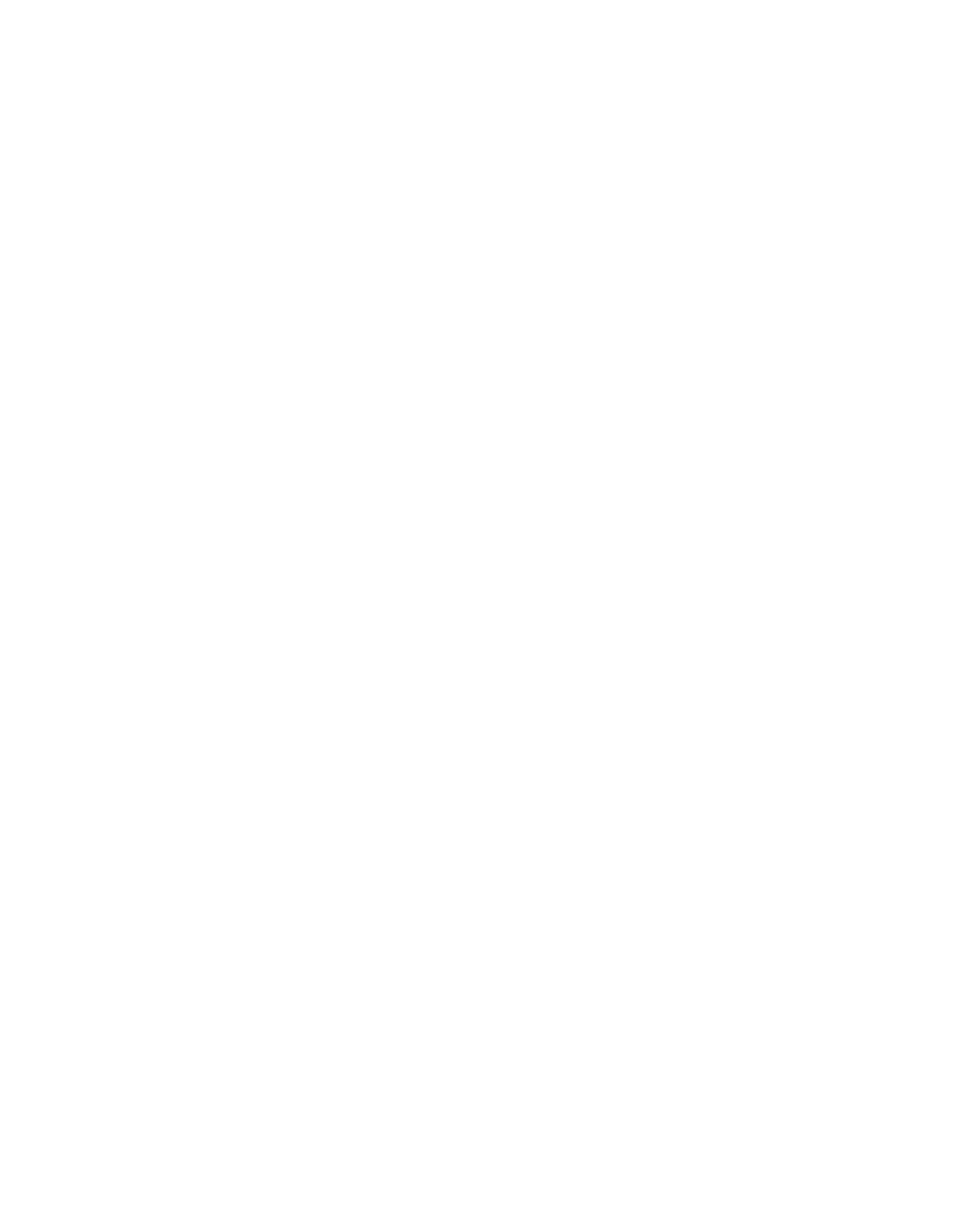|                                                                                                                                                                                                                                                                                                                                                                                                                                                                                                                                                                                                                                                                                                       | <b>LIST OF TABLES</b> | Table 1: Population Numbers<br>Table 2: Household Numbers |         | Table 3: Poverty indicators and Female-Headed Households, 2014 and 2016<br>Table 4: Employed Population Aged 15 and Above<br>Table 5: Registered unemployed Population Aged 15 and Above<br>Table 6: Total Number of Surveyed Households, by soum<br>Table 7: Monthly Household Income (Darkhan-Uul aimag)<br>Table 8: The owner of the land (surveyed households in Darkhan-Uul aimag)<br>Table 9: The most challenging issues at local level |          |                |                                                                                                      |   |        | Page<br>$\frac{3}{3}$<br>$\overline{\mathbf{4}}$<br>5<br>5<br>$\overline{7}$<br>8<br>10<br>11 |
|-------------------------------------------------------------------------------------------------------------------------------------------------------------------------------------------------------------------------------------------------------------------------------------------------------------------------------------------------------------------------------------------------------------------------------------------------------------------------------------------------------------------------------------------------------------------------------------------------------------------------------------------------------------------------------------------------------|-----------------------|-----------------------------------------------------------|---------|------------------------------------------------------------------------------------------------------------------------------------------------------------------------------------------------------------------------------------------------------------------------------------------------------------------------------------------------------------------------------------------------------------------------------------------------|----------|----------------|------------------------------------------------------------------------------------------------------|---|--------|-----------------------------------------------------------------------------------------------|
|                                                                                                                                                                                                                                                                                                                                                                                                                                                                                                                                                                                                                                                                                                       |                       |                                                           |         |                                                                                                                                                                                                                                                                                                                                                                                                                                                |          |                |                                                                                                      |   |        | 17                                                                                            |
| Table 10: Breakdown of remuneraition cost for locally hired COMO<br><b>LIST OF FIGURES</b><br>Figure 1: Project Road Alignment<br>Figure 2: Income Resources of Surveyed Households<br>Figure 3: Monthly Household Income (MNT)<br>Figure 4: Monthly Household Expenditure (MNT) Selenge aimag<br>Figure 5: Monhtly Household Expenditure (MNT) Darkhan-uul<br>Figure 6: Heating expenditure, 1000`s MNT<br>Figure 7: Health expenditure, 1000's MNT<br>Figure 8: Education expenditure, 1000's MNT<br>Figure 9: Land ownership right, Inheritance right of women (surveyed households)<br>Figure<br>10:<br><b>Drinking</b><br>Water<br>Resources,<br>with<br><b>Drinking</b><br><b>Issues</b><br>111 |                       |                                                           |         |                                                                                                                                                                                                                                                                                                                                                                                                                                                |          |                | 1<br>5<br>$\overline{7}$<br>$\bf 8$<br>8<br>$\boldsymbol{9}$<br>$\boldsymbol{9}$<br>9<br>10<br>Water |   |        |                                                                                               |
| Figure                                                                                                                                                                                                                                                                                                                                                                                                                                                                                                                                                                                                                                                                                                | 11:                   | Current                                                   | Living  | Standard                                                                                                                                                                                                                                                                                                                                                                                                                                       | Compared |                | to                                                                                                   | 5 | Years  | Earlier                                                                                       |
| Figure                                                                                                                                                                                                                                                                                                                                                                                                                                                                                                                                                                                                                                                                                                | 132<br>12:<br>143     | <b>The</b>                                                | Reasons | for                                                                                                                                                                                                                                                                                                                                                                                                                                            | the      | Current        |                                                                                                      |   | Living | Standard                                                                                      |
| Figure 13: How Did You Know About the Project<br>Figure 14: Importance and Positive Impact of Project Interventions<br>Figure 15: Grievance Redress Mechanism                                                                                                                                                                                                                                                                                                                                                                                                                                                                                                                                         |                       |                                                           |         |                                                                                                                                                                                                                                                                                                                                                                                                                                                |          | 13<br>14<br>16 |                                                                                                      |   |        |                                                                                               |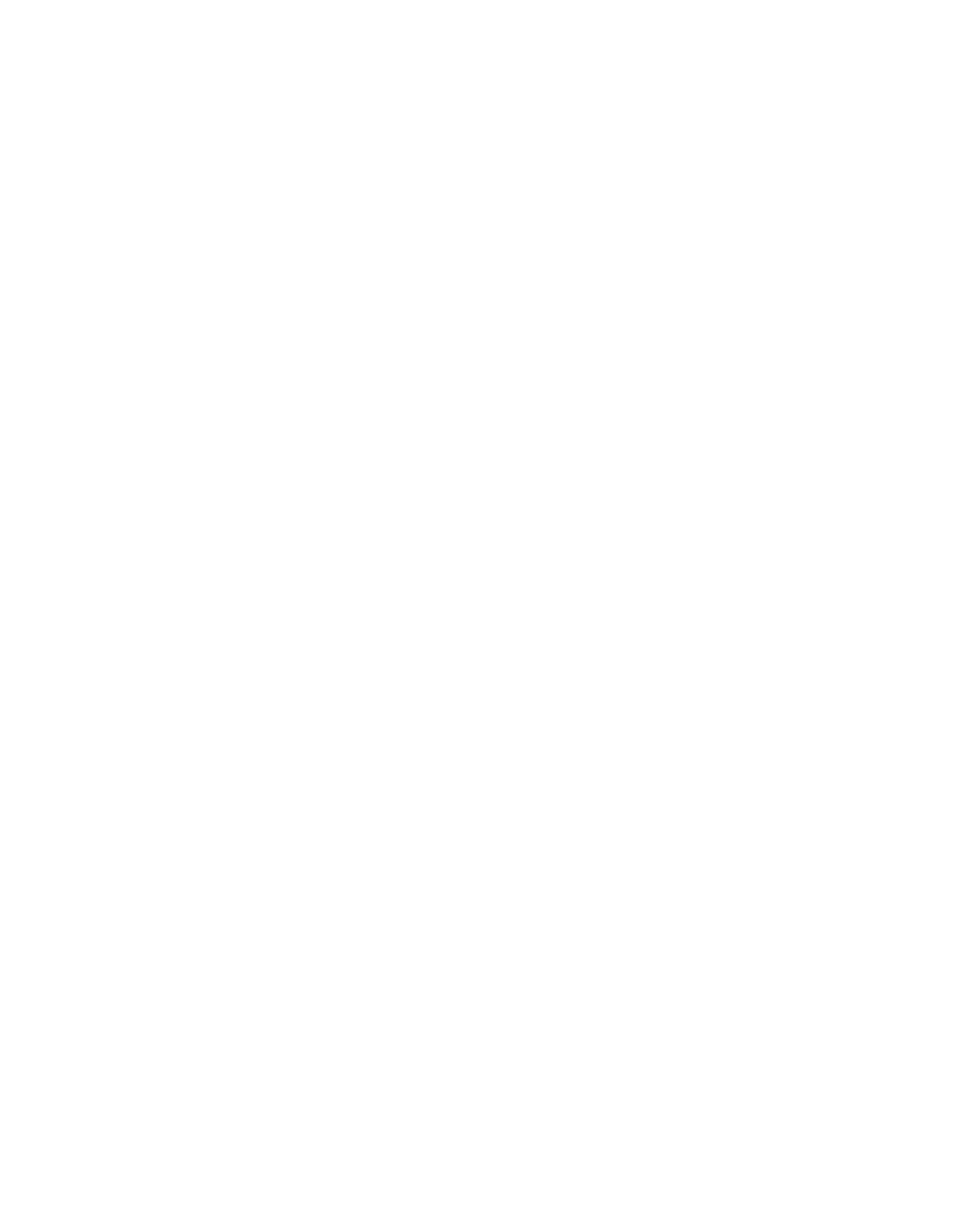## <span id="page-6-0"></span>**I. EXECUTIVE SUMMARY**

1. This section summarizes the key findings and recommendations of the socio-economic analysis conducted in the Project area, as well as a Social Development Action Plan (SDAP) and Gender Action Plan (GAP) which includes mandatory and recommendatory actions to enable the project to better facilitate poverty reduction and support gender equality, and is developed based on the social and poverty impact analysis.

2. The SDAP and GAP has been prepared to ensure that the local citizens of Tuv, Darkhan-Uul and Selenge aimags will benefit positively from the proposed road improvement and maintenance activities and negative socioeconomic or environmental impacts, either direct or indirect, if identified, will be mitigated and/or avoided. This report also includes stakeholder`s views of project impacts and effectiveness, based on discussions with residents and government officials.

3. The Project activities are focused on maintaining currently used roads starting from Ulaanbaatar Tuv aimag, Darkhan-Uul aimag to Altanbulag, Selenge aimag (see Figure 1), in the northern region of Mongolia.



**Figure 1: Project Road Alignment**

4. Based on household surveys and consultation with the local officials working and residing in the Project area, it can be stated that local communities will directly benefit from the Project:

- (i) Easier transportation of production materials from cities or local business centers to soum and aimag center will help reduce labor demand and transportation costs for each family in the Project area;
- (ii) Due to poor condition of road and its safety issues, public transportation such as large buses with many seats are limited, therefore current travel cost of traveling by small and private cars are higher than the travel cost of public transportation. Decreased transportation and/or travel costs will help improve the economic situation of the residents;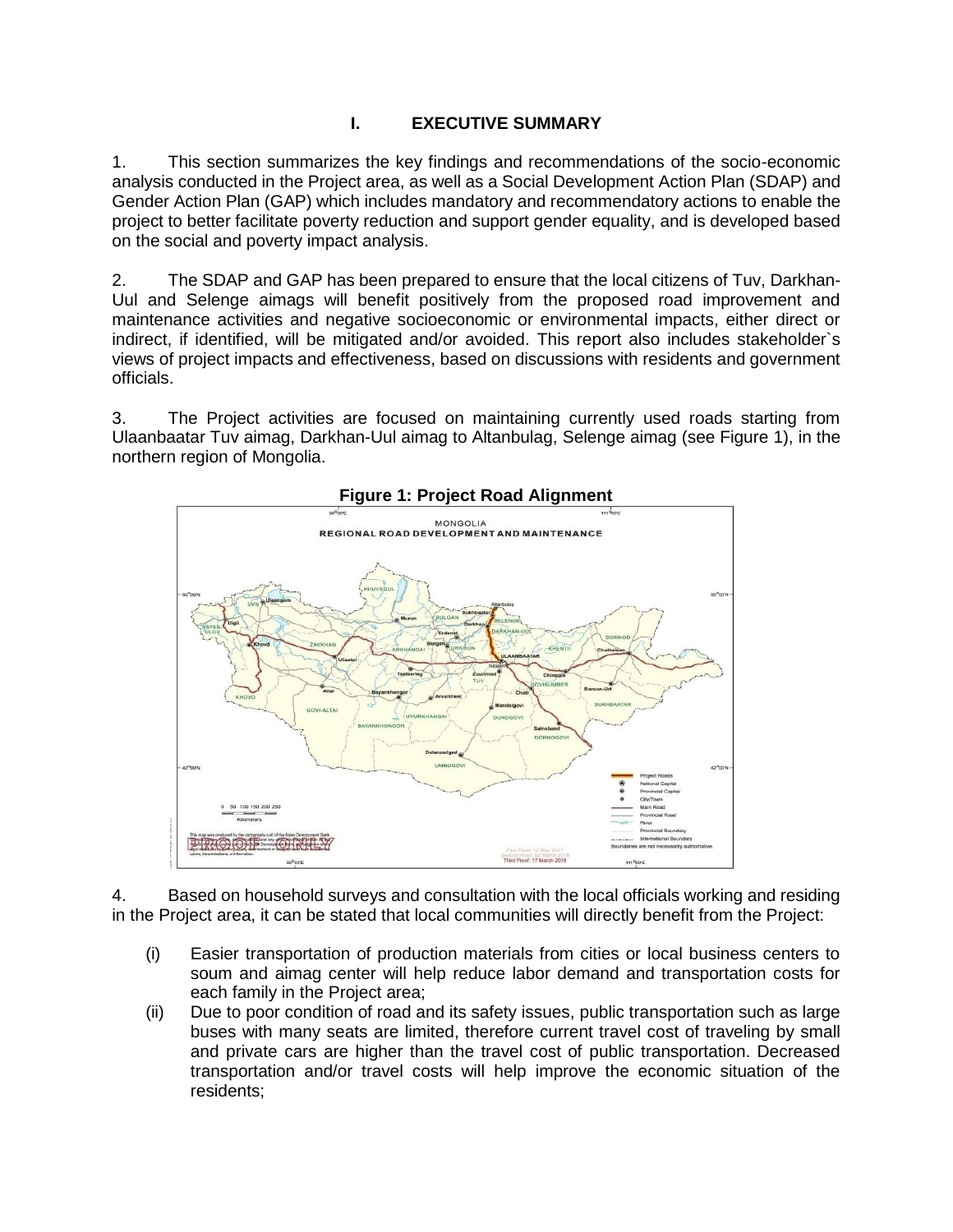- (iii) It is more convenient and safer for children to go to schools so that they can get better education, or do not have to rent rooms in urban areas. This in turn reduces the family's annual expenditure;
- (iv) Improved transport efficiency will attract more residents (particularly younger) to stay longer within the communities rather than shuttling between urban centers;
- (v) Easier and better access to basic social services (such as medical, educational and other services) which will help to improve quality of life in the area; and
- (vi) Increased job opportunities in road maintenance, trading, small businesses or other activities along the road and villages will help improve household income.

5. Based on the analyses in the social survey report, the Social Development Action Plan (Appendix 1) has been developed with 7 Intervention areas and Gender Action Plan (Appendix 2) with 7 intervention areas or activities with proposed actions, designated timeframe, responsible parties and necessary budget as briefly described below:

- (i) Employment and income generation during construction;
- (ii) Occupational health and safety;
- (iii) Consultation and participation;
- (iv) Prevention of HIV/AIDS, STI's, sexual harrassment;
- (v) Prevention of trafficking in persons (TIPs);
- (vi) Road safety awareness;
- (vii) Support to local development initiatives.

#### **II. GOALS AND OBJECTIVES**

<span id="page-7-0"></span>6. The objective of the social survey was to explore the socio-economic features of the project area and the opinions of local people with an aim to identify potential social impacts of any and positive perceptions and benefits from the project. To achieve these objectives, household level socio-economic surveys and consultation with relevant stakeholders was conducted to identify the current state of the socio-economic situation of the project areas based on qualitative and quantitative information on household characteristics, employment status, educational level as well as income, expenditure and savings patterns of local households residing along the road alignment.

7. Field surveys were conducted to identify the infrastructural development of the project area such as sanitation and heating facilities, the most pressing issues of local development, access to information, and perception and expectations from the proposed road maintenance project, potential negative and positive impact of the road rehabilitation activities to the local lifestyle, pastureland and herder families. This qualitative assessment was conducted through face to face interviews with local residents and discussions with public officials of the project aimags.

#### **III. METHODOLOGY AND APPROACH**

<span id="page-7-1"></span>8. This report is based on a combination of primary and secondary data collection and reviews. This included in-depth reviews of key documents, as outlined below, as well as discussions and interviews with stakeholders and project beneficiaries.

9. The socio-economic analysis reviewed and analyzed the following documents.

(i) ADB Safeguard Policy Statement 2010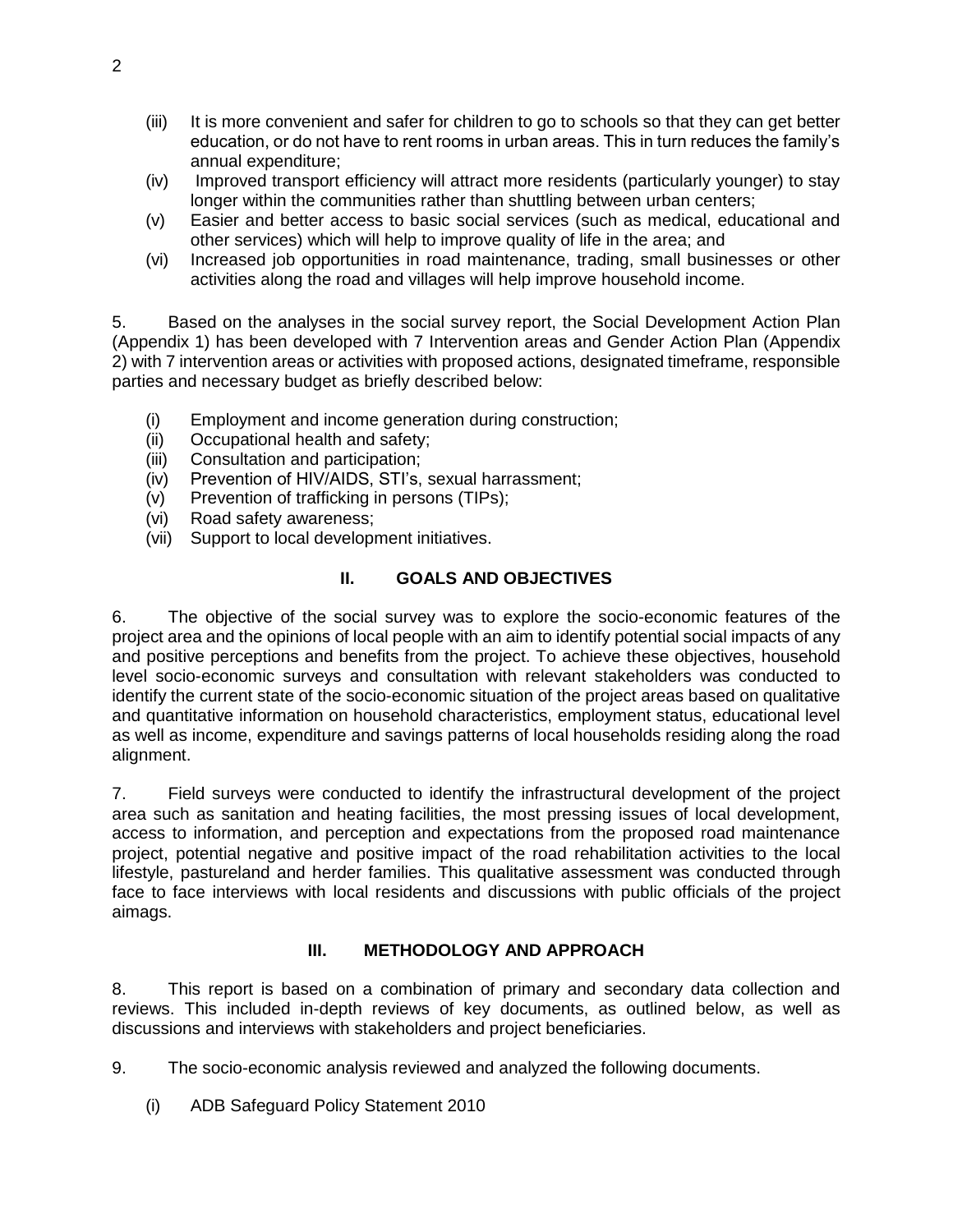- (ii) ADB Social Protection Operational Plan: 2014-2020
- (iii) Millennium Development Goals and Poverty map 2011, World Bank, National Statistical Office of Mongolia
- (iv) Parliament Resolution dated February 5, 2016 on "Mongolia`s Sustainable Development Vision: 2030"
- (v) Statistical Yearbook 2016, National Statistical office of Mongolia
- (vi) Socio-Economic statistics of Darkhan-Uul aimag, February, 2018
- (vii) Monthly statistics bulletin of Selenge aimag March, 2017
- (viii) Selenge aimag Development Program: 2009– 2021
- (ix) Mongolia Poverty Profile 2016, NSO of Mongolia and the World Bank

#### **IV. GENERAL BACKGROUND**

<span id="page-8-0"></span>10. Selenge aimag has a land area of  $41,152.63$  km<sup>2</sup> and a population of 108,768 which is nearly 30,000 households<sup>1</sup>. Darkhan-Altanbulag road alignment passes through four soums of Selenge aimag, among them Sukhbaatar and Altanbulag soums which are the closest to the road alignment and home to larger proportion of the population, of around 28,000 people.

11. Darkhan-Uul has a land area of 3,275 km2 (1,264 square mi) and aimag center Darkhan soum has a population of 84256.

| Table T. Fobulation Numbers |         |         |         |  |  |
|-----------------------------|---------|---------|---------|--|--|
| Location                    | 2015    | 2016    | 2017    |  |  |
| Selenge aimag               | 106,292 | 106,667 | 1087682 |  |  |
| Altanbulag soum             | 4,927   | 5,552   | 50893   |  |  |
| Sukhbaatar soum             | 22,999  | 22,482  | 229114  |  |  |
| Darkhan-Uul aimag           | 97691   | 99796   | 101879  |  |  |
| Darkhan soum                | 80685   | 82247   | 84256   |  |  |
| Khongor soum                | 5970    | 6184    | 6217    |  |  |

#### **Table 1: Population Numbers**

Source: Selenge aimag`s Statistical Bulletins – 2016, Darkhan-Uul aimag Socio-Economic Statistical quarterly, February, 2018.

#### **Table 2: Household Numbers**

| Location          | 2015   | 2016   | 2017   |
|-------------------|--------|--------|--------|
| Selenge aimag     | 29,316 | 29,521 | 299125 |
| Altanbulag soum   | 1,330  | 1,332  | 1369   |
| Sukhbaatar soum   | 5,845  | 5,811  | 573    |
| Darkhan-Uul aimag | 29971  | 29678  | 30133  |
| Darkhan soum      | 25216  | 24934  | 25411  |
| Khongor soum      | 1584   | 1614   | 1608   |

Source: Selenge aimag`s Statistical Bulletins – 2018, Population and Social statistics of Darkhan-Uul aimag  $-2018$ .

 [http://www.selenge.nso.mn/page/591.](http://www.selenge.nso.mn/page/591) Official website of Selenge aimag`s Statistical Division.

<sup>2</sup> Selenge *aimag* statistics bulletin 2017, page 8

 $3$  Ibid, page 24, table 2.1.1

<sup>4</sup> Ibid, page 24, table 2.1.1

<sup>5</sup> Statistical bulletin of Selenge *aimag*, page 30, table 2.1.12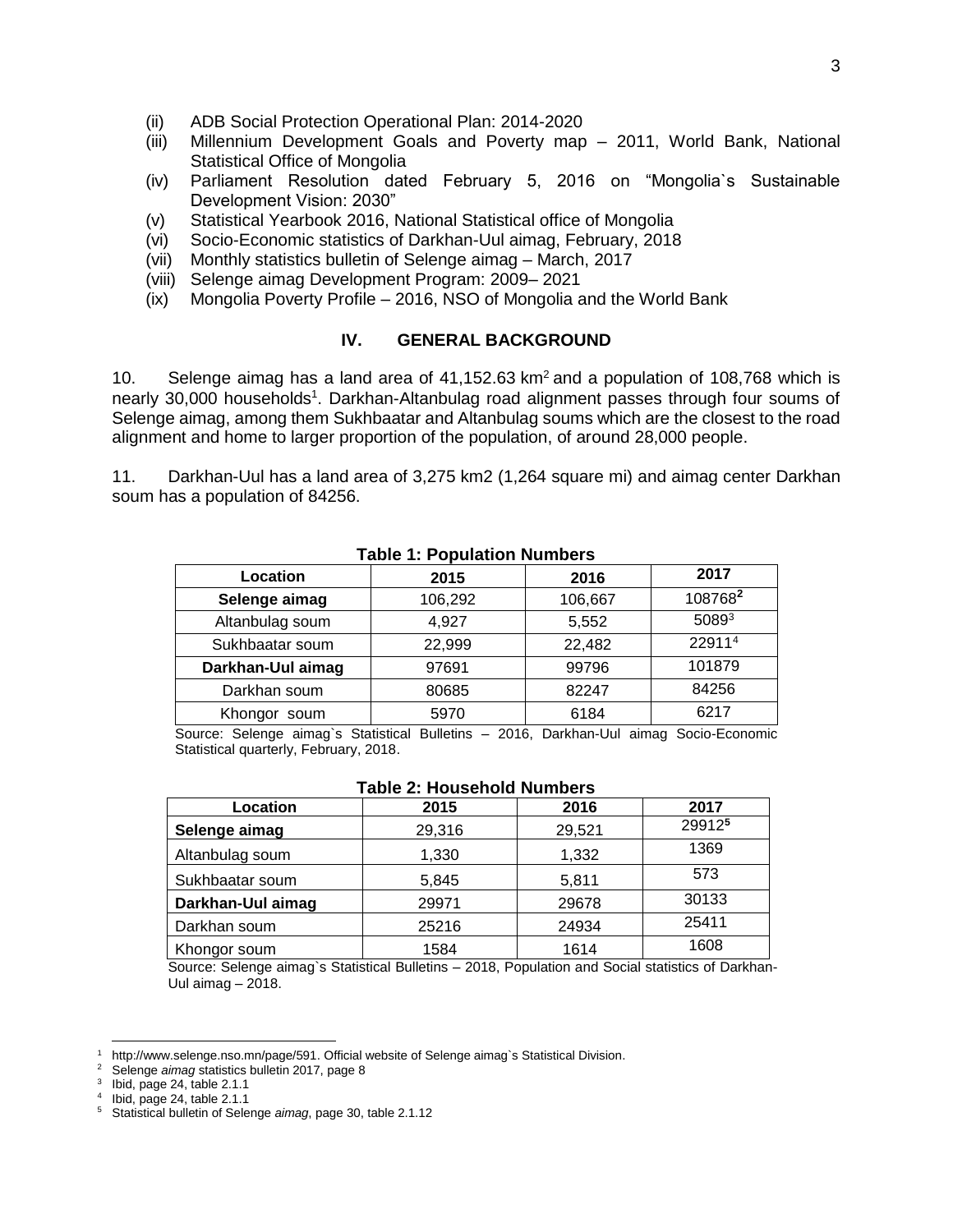#### <span id="page-9-0"></span>**A. Socio-Economic Profile of Project Locations**

12. **Darkhan-Uul aimag:** The history of Darkhan-uul aimag starts from October 17, 1961, when the first foundation stone was of Darkhan was laid in the valley. Ever since then, many industries, buldings, cultural and service facilities started to be established in Darkhan city as well as the population growth.

13. **Selenge aimag:** Selenge aimag is located at the beautiful forest-steppe regions of Orkhon, Selenge, Kharaa, and Eroo, of northern Mongolia, bordered by Russia to the north. Darkhan-Uul Aimag is located at its center. The main economic activities in Selenge aimag are production of agricultural products such as harvesting, and flour production. In addition, the aimag is well known for its natural bee farming activities. Moreover, the Aimag Representative Khural has developed and approved a "Program on Supporting Development of Bee Farming" in 2007. Local officials and residents see public and private partnership in agricultural sector, processing industries and transit transport as the key economic sectors in the future development of the region.

14. Mongolia is however facing numerous development challenges. Although the poverty rate fell from 38.7% in 2010 to 27.4% in 2012 and to 21.6% in 2014, it is high for an upper-middle-income country<sup>6</sup>. [Table 3](#page-9-1) shows the population below poverty line and female headed households in the project area in comparison to national averages.

<span id="page-9-1"></span>

| Location          | <b>Population below</b><br>poverty line<br>(% of population) 2014 | <b>Population below</b><br>poverty line<br>(% of population) 2016 | <b>Female-Headed</b><br><b>Households</b> |
|-------------------|-------------------------------------------------------------------|-------------------------------------------------------------------|-------------------------------------------|
| Selenge aimag     | 22.2                                                              | 36.4                                                              | 2628                                      |
| Darkhan-Uul aimag | 22.2                                                              | 33.4                                                              | 3577                                      |
| National Average  | 21.6                                                              | 29.6                                                              | 80838                                     |

**Table 3: Poverty indicators and number of Female-Headed Households**

Source: [www.1212.mn](http://www.1212.mn/) (Statistical database of the National Statistical Office) - 2016 was the latest available year.

15. According to the joint study conducted by the National Statistical Office of Mongolian and the World Bank in 2016, the poverty rate in Mongolia has dramatically increased by 8 percent only in two years, compared to 2014 figure. This dramatic increase is well noticed in rural areas of Mongolia where our project aimags are represented. For instance, in Darkhan-Uul aimag, the poverty line was 22.2 percent in 2014; however, this rate has been increased by 11 percent and reached at 33.4 percent in 2016.

16. During the consultations, it was observed that there are number of vulnerable, poor and disabled local herder households residing close to the road alignment. In general, the income level of consulted households is lower than minimum standard of living which is MNT 175,600<sup>7</sup> (approximately 73 USD) and sale of livestock and dairy products is one of the major sources of income.

 6 "Poverty Headcount Ratio at National Poverty Lines (% of population)", World Bank, Washington, DC, http://data.worldbank.org/country/ Mongolia.

 $7$  Minimum living standard updated and approved by the National Statistical Office of Mongolia, as of February 1, 2018. Reference # A/13.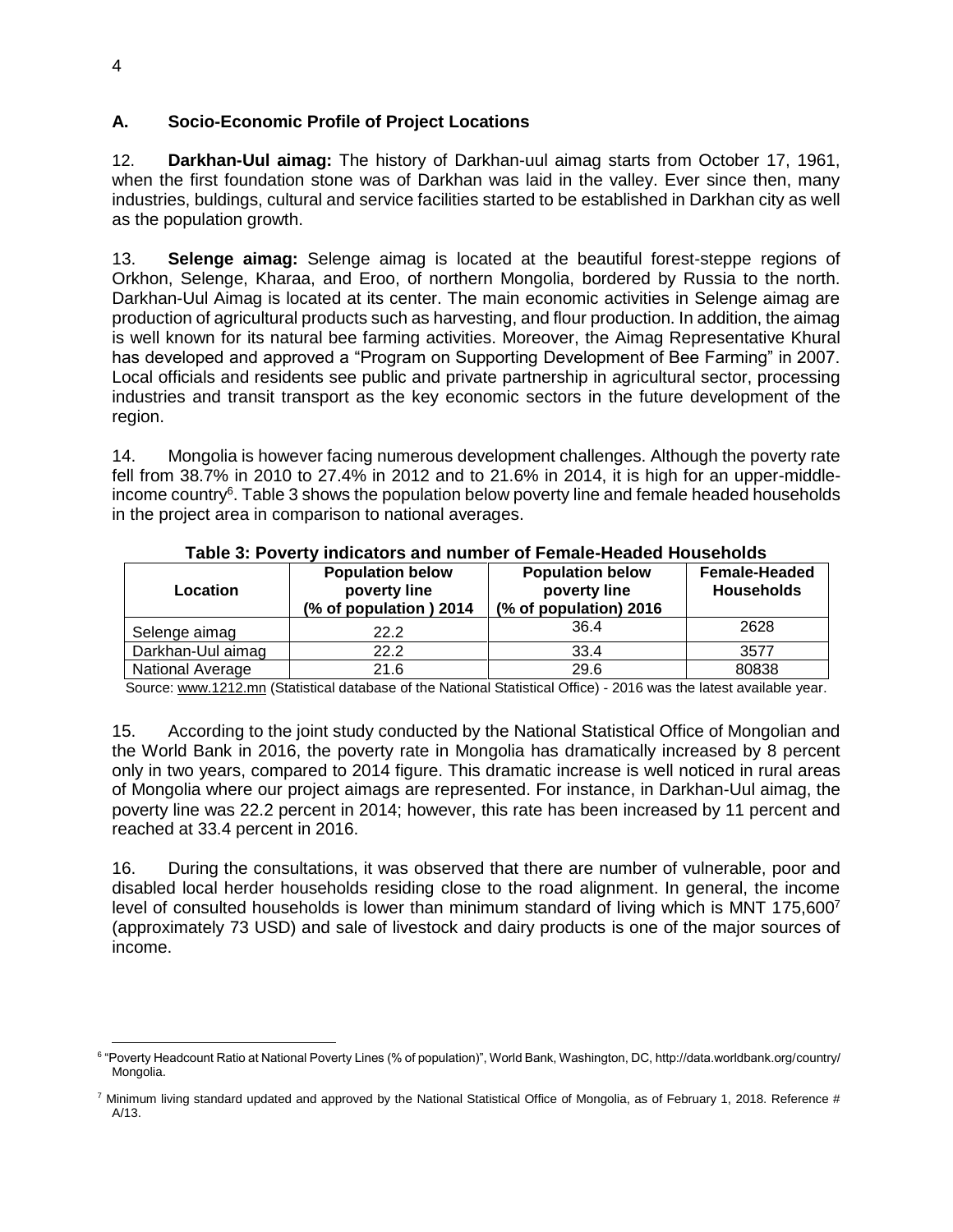| <b>Administrative Unit</b>                                                                          | <b>Sex</b> | 2015     | 2016     | 2017     |  |
|-----------------------------------------------------------------------------------------------------|------------|----------|----------|----------|--|
|                                                                                                     | Male       | 568,166. | 592,686. | 667,295. |  |
| Nationwide                                                                                          | Female     | 499,423. | 540,157. | 599,647. |  |
|                                                                                                     | Male       | 15,197.  | 16,786.  | 20,114.  |  |
| Darkhan-Uul aimag                                                                                   | Female     | 17,477.  | 14,749.  | 15,446.  |  |
|                                                                                                     | Male       | 18,871.  | 19,999.  | 22,753.  |  |
| Selenge aimag                                                                                       | Female     | 17,094.  | 19,933.  | 18,062.  |  |
| Course 2016 Annual Ctatistical Dublication by the Institute of Labor Ctudies, Ulgarbacter, Manaelia |            |          |          |          |  |

**Table 4: Employed Population Aged 15 and Above by Gender**

Source: 2016 Annual Statistical Publication by the Institute of Labor Studies, Ulaanbaatar, Mongolia, [http://www.1212.mn/statHtml/statHtml.do#](http://www.1212.mn/statHtml/statHtml.do) 2014-2016 Labor Force Survey by the NSO of Mongolia.

**Table 5: Registered Unemployed Population Aged 15 and Above by Gender**

| <b>Administrative unit</b> | <b>Sex</b> | 2015    | 2016    | 2017    |
|----------------------------|------------|---------|---------|---------|
|                            | Male       | 56,399. | 66,989. | 56,255. |
| Nationwide                 | Female     | 40,072. | 40,014. | 44,083. |
|                            | Male       | 3,451.  | 3,705.  | 1,342.  |
| Darkhan-Uul aimag          | Female     | 2,826.  | 1,063.  | 2,424.  |
|                            | Male       | 774.    | 1,988.  | 2,822.  |
| Selenge aimag              | Female     | 243.    | 1,415.  | 3,320.  |

Source: 2016 Annual Statistical Publication by the Institute of Labor Studies, Ulaanbaatar, Mongolia, [http://www.1212.mn/tables.](http://www.1212.mn/tables)

17. Consultation with the local officials responsible for poverty, social development and employment issues, identified that most of the population with permanent employment are those employed at the public organizations such as aimag, soum administration offices, post offices, schools, hospitals etc. Most of the remaining employed population are engaged with agricultural businesses and livestock husbandry.

#### **Figure 2: Income Resources of Surveyed Households**

<span id="page-10-1"></span>

Note: the numbers in the graph are in percentage.

18. Qualitative survey results analysis indicates that higher incidences of poverty is associated with households where the household members are unemployed or had lower levels of education. [Figure](#page-10-1) above shows most respondents have replied that the main income resource is monthly salary (57.49%) followed by government assistance such as child endowment and disability allowances (26.2%).

## **V. CONSULTATION WITH STAKEHOLDERS**

<span id="page-10-0"></span>19. The local stakeholders in the Project can be described as: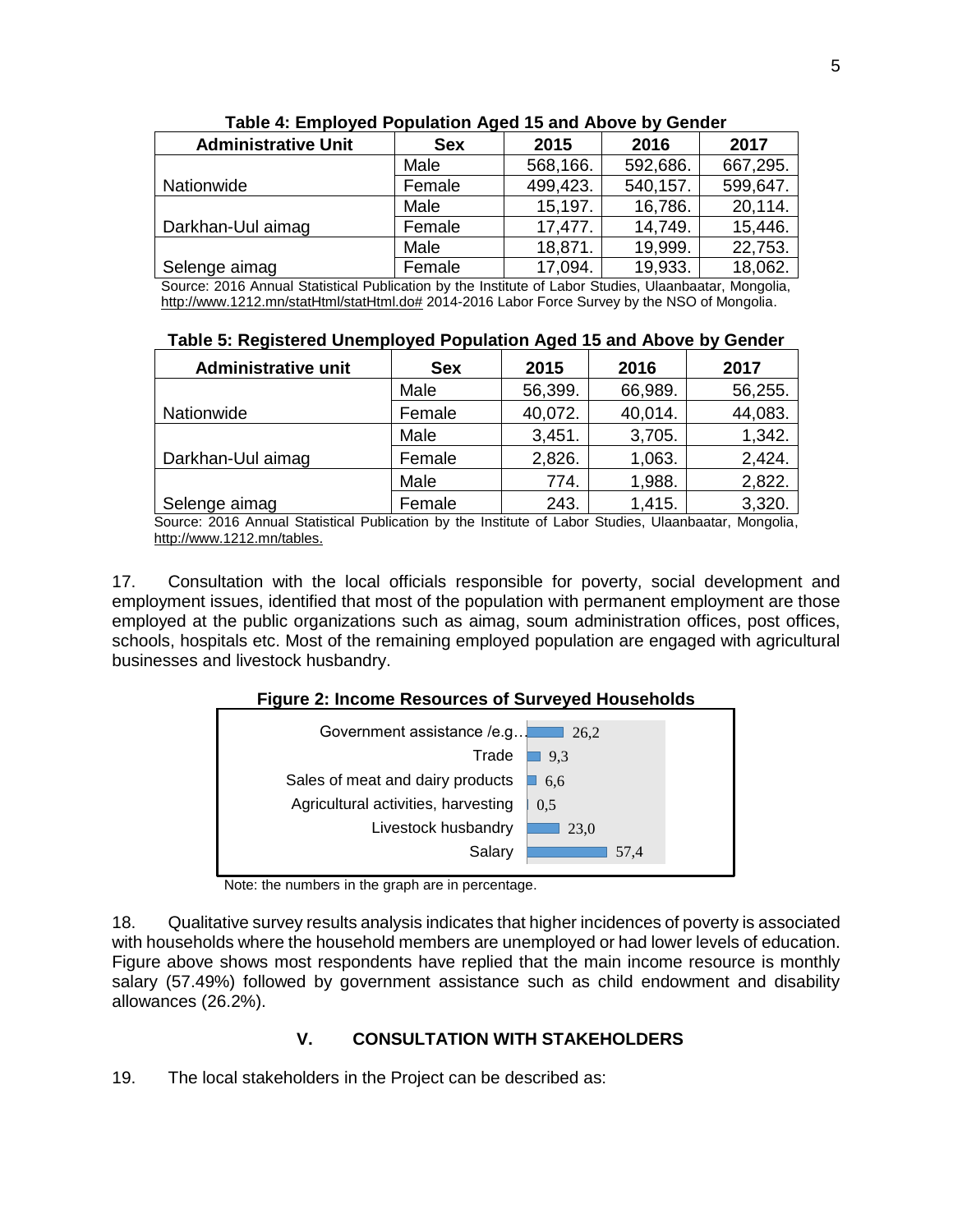- (i) Residents living in the project area; Khongor soum, Orkhon soum of Darkhan-Uul aimag, and Altanbulag and Sukhbaatar soums of Selenge aimag;
- (ii) Local officials responsible for social development policies, land relations and urban development divisions of Selenge and Darkhan-uul aimags;

#### <span id="page-11-0"></span>**A. Consultation with local authorities**

20. Field visits and meaningful consultations were undertaken in full compliance with ADB`s Social Safeguard Policy Statement and other relevant documents, to seek stakeholders or beneficiary feedback on potential project impacts, challenges and issues. During the social assessment field visits<sup>8</sup>, a total of 7 officials including land personnel, social welfare officers and officers responsible for social development policy implementation and about 110 local residents of Selenge aimag and 120 households of Darkhan – uul aimag, in total 230 local residents were consulted.

21. During these meetings, local officials expressed their appreciation on behalf of the residents, for providing them with an opportunity to have an improved road. Selenge and Darkhan – uul aimag and its soums located alongside of the road will not have any negative impact in social and environmental terms. On the other side, they are expecting to have increased livelihoods for residents due to increased trade volume because of better roads. Public officials of Selenge aimag also highlighted that these kinds of project interventions are supporting local social policies especially for creating new employment opportunities even though they are temporary. In addition, not only domestic passengers and transport vehicles, but also a significant number of transport vehicles, heavy trucks and international passengers travel along this road. Public officials of Darkhan-Uul aimag also emphasized that currently, there are no proper resting areas for truck drivers or standard travelers that are fully equipped with necessary facilities such as toilets, and coffee or tea shops. Without such facilities, passengers travel a long way without a break or rest, which increases the risk of potential accidents. Local authorities are therefore expecting that after this project, the safety condition of the current road will be significantly improved, accordingly residents, domestic and international tourists will have safer and faster transportation.

#### **V. GENDER ASSESSMENT**

<span id="page-11-1"></span>22. Gender issues were assessed during the social survey. The strategic location of the project sites, relatively close to Mongolian and Russian border, and specifically Altanbulag and Sukhbaatar soums of Selenge aimag offers opportunities for local development in trade and agriculture and tourism sector. However, it also poses a potential risk to the increasing number of trafficking in persons (TIPs), spread of STD sand HIV/AIDS. The main concerns in road maintenance project from a gender standpoint are sexual and labor exploitation, workplace sexual harassment, TIPs, and ensuring women's and vulnerable groups' participation in temporary employment derived from maintenance activities under this Project. Therefore, attention should be given to awareness raising on HIV/AIDS/STDs and TIPs. Detailed information on potential intervention and prevention methods for these risks is included in the draft Gender Action Plan (Appendix 2).

 $\overline{a}$  $8$  LAR Screening and Social and Economic Survey (28 February  $-$  2 March 2018).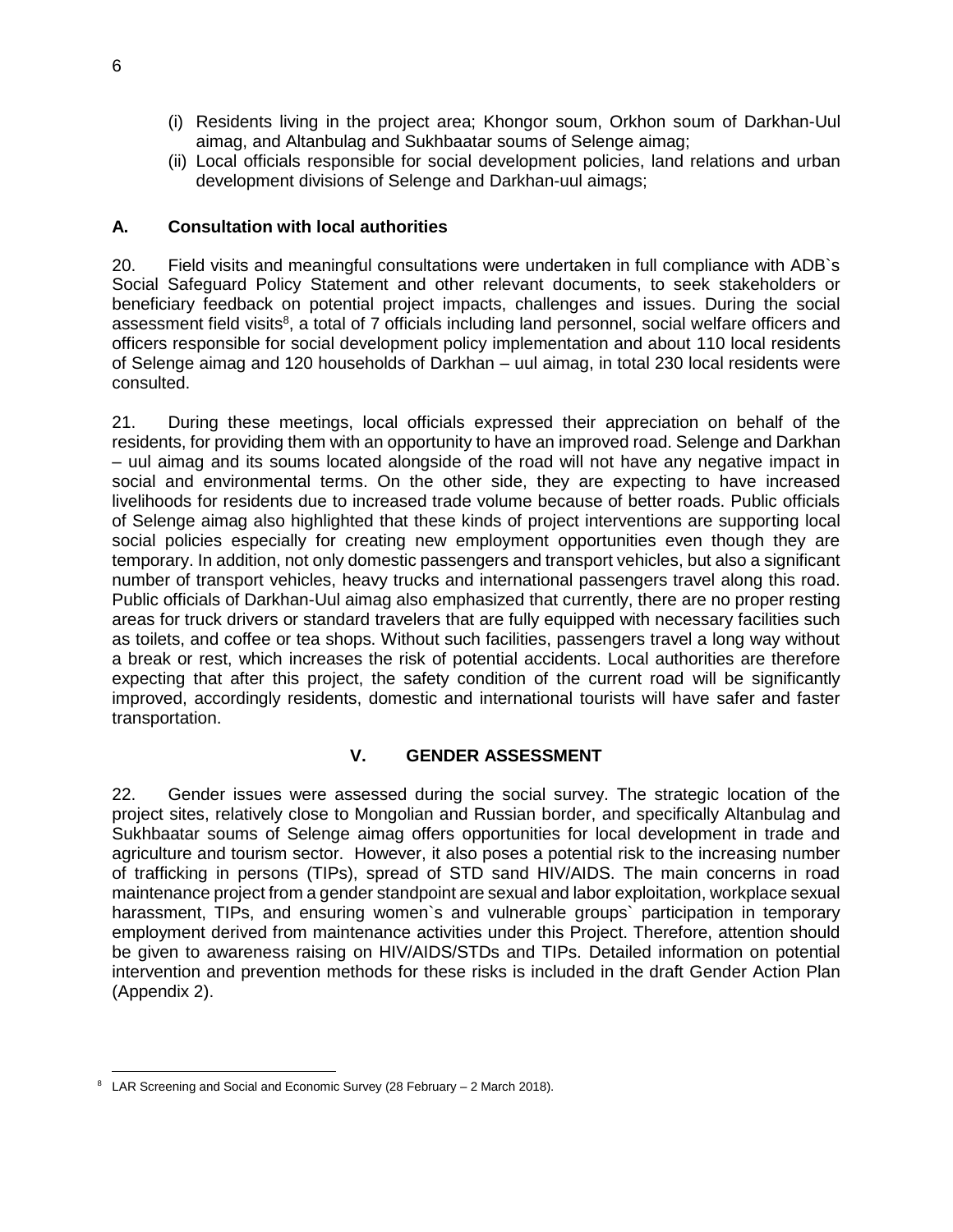#### **VI. SOCIAL SURVEY RESULTS AND ANALYSIS**

#### <span id="page-12-1"></span><span id="page-12-0"></span>**A. Data collection**

23. In order to identify the socio-economic features of the Project area and opinions of local people with the aim to identify potential social impacts of the proposed road rehabilitation and maintenance project, a household survey questionnaire was developed and questions were classified into 6 categories.

#### <span id="page-12-2"></span>**B. Data processing**

24. Data from the questionnaires were processed using IBM SPSS 20.0 statistical data analysis software.

#### <span id="page-12-3"></span>**C. Survey frame and sampling**

25. The survey has been conducted in Khongor and Darkhan soums of Darkhan-uul aimag, and Altanbulag and Sukhbaatar soums of Selenge aimag. A total of 230 households were included in the survey to represent the local communities. Of the respondents, 59.8% were female. Table 6 shows the total number of surveyed households in each aimag.

| Aimag and soum                 | <b>Number of households</b><br>surveyed | <b>Percentage share</b><br>$\frac{1}{2}$ |
|--------------------------------|-----------------------------------------|------------------------------------------|
| Darkhan-Uul aimag              |                                         |                                          |
| (Khongor soum, Darkhan soum)   | 120                                     | 52.17                                    |
| Selenge aimag,                 |                                         |                                          |
| (Sukhbaatar, Altanbulag soums) | 110                                     | 47.83                                    |
| Total                          | 230                                     | 100.0                                    |

#### **Table 6: Total Number of Surveyed Households**





Note: the numbers in the graph are in percentage.

26. 24% of total surveyed households had a monthly income less than MNT 300,000, 32% had a monthly income between MNT 300,001-500,000, 21.3% had a monthly income between MNT 500,001-1,000,000, 21.3% had a monthly income between MNT 1,000,001-1,500,000 while only 1.3% had a monthly income higher than MNT 1,500,000. Based on this, it can be said 1 of every ten surveyed households had monthly income higher 1,500,000 MNT and 1 of every two surveyed households (56%) had a monthly income up to MNT 500.000. See [\(Figure](#page-13-0) 3).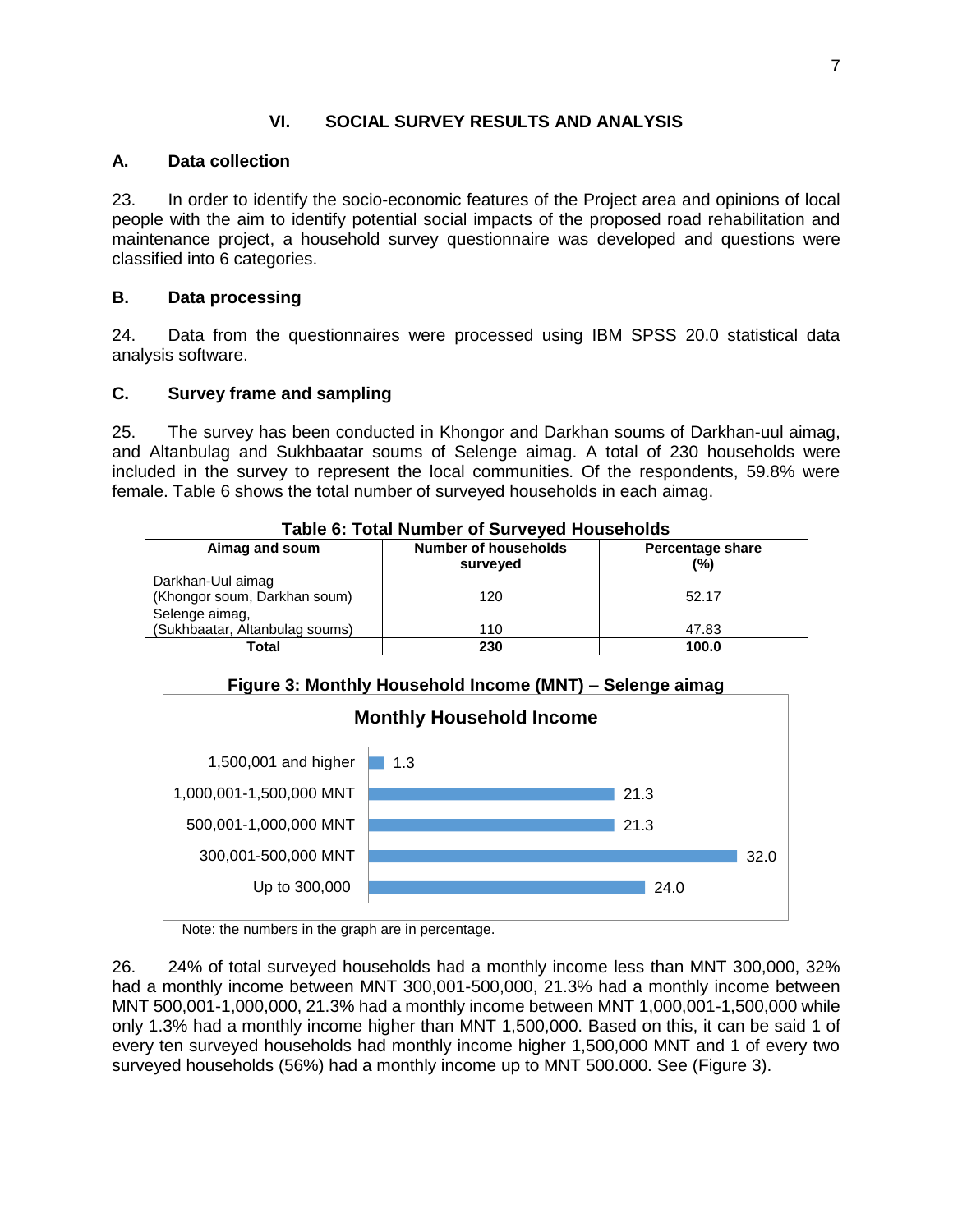27. Field survey results from Darkhan-Uul aimag show slightly different picture of monthly income of the households. In other words, compared to the local residents of Selenge aimag and its surveyed soums, the amount of monthly household income of Darkhan-Uul aimag was relatively higher. In particular, nearly 50 percent of total surveyed residents of Darkhan-Uul aimag had a monthly income between 500,001-1,000,000 MNT, approximately 20% of total surveyed resident had monthly income 1,000,000-1,500,000 MNT. Only 5.8 % of total surveyed residents from Darkhan-Uul aimag had a monthly income less than MNT 300,000 which clearly shows the level of monetary poverty is relatively low in this region. (See Table. 7. Monthly household income – Darkhan-Uul aimag)

|                         |        | -- 97      |
|-------------------------|--------|------------|
|                         | Number | Percentage |
| Less than 300,000 MNT   |        | 5.8        |
| 300,001-500,000 MNT     | 16     | 13.3       |
| 500,001-1,000,000 MNT   | 55     | 45.8       |
| 1,000,001-1,500,000 MNT | 25     | 20.8       |
| 1,500,001 MNT and above | 17     | 14.2       |
| Total                   | 120    | 100.0      |

**Table. 7 Monthly Household Income (Darkhan-Uul aimag)**



<span id="page-13-0"></span>

Note: the numbers in the graph are in percentage.



**Figure 5: Monthly Household Expenditure (MNT) – Darkhan-Uul aimag**

Note: the numbers in the graph are in percentage.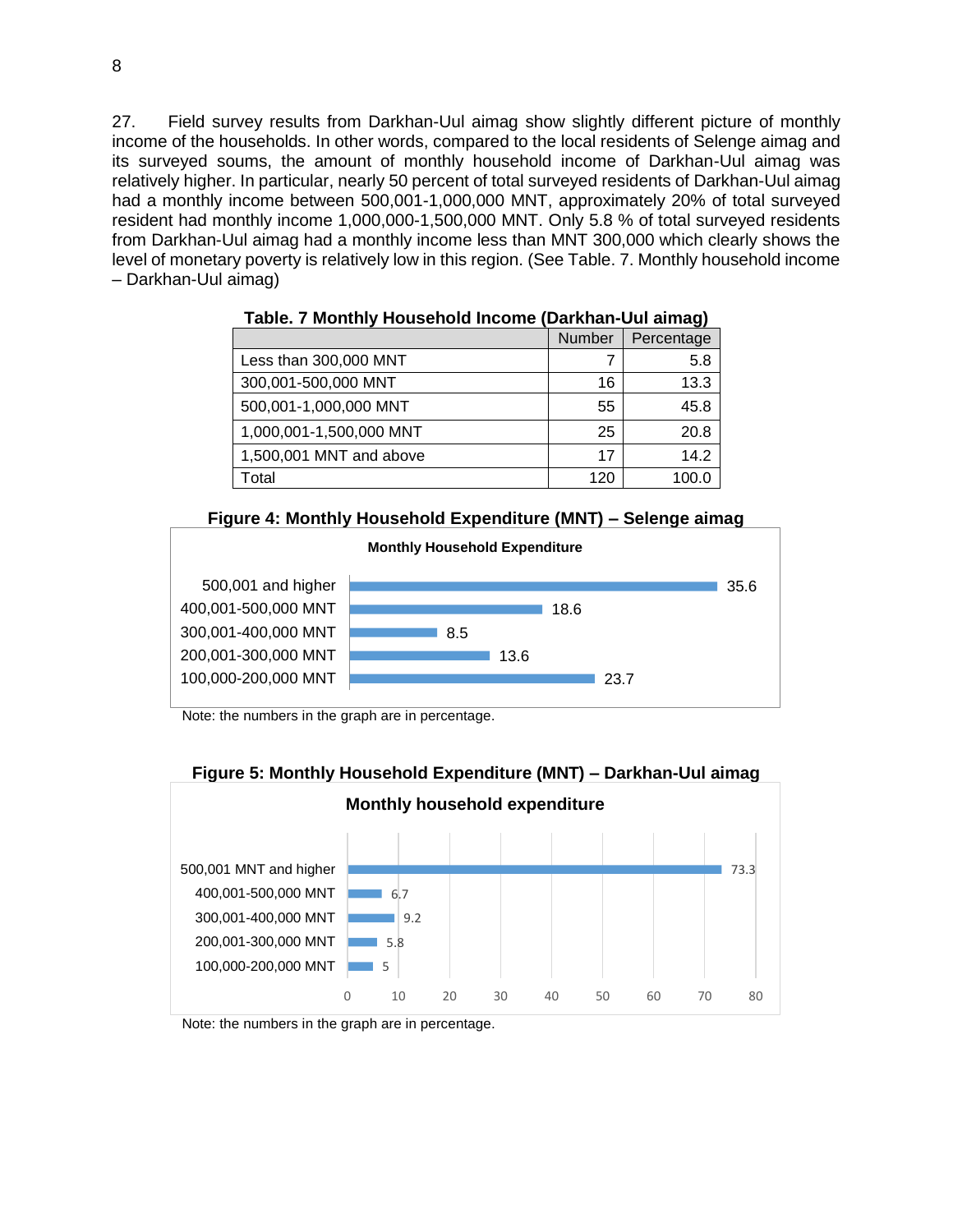

Note: the numbers in the graph are in percentage.

28. In Darkhan-Uul aimag, nearly 50% of respondents replied that they spend up to MNT 400,001-500,000 on heating materials. For health expenses, 45.4 % of respondents replied that they spend up to MNT 300.000, while 73% of replied that they spend MNT 1-3 million for educational expenses of their children.

29. To prepare a gender assessment, the questions asked include women`s right to land ownership and inheritance. The following figures illustrate the ownership and inheritance rights of women in immovable properties, specifically land parcels. Survey results show that nearly 80 of total surveyed households replied that female members have no officially owned land, as an immovable property. Similarly, 75.5% of total respondents replied that women will not have right to inherit a land. This numbers clearly show that male-dominance and patriarchal household tradition still persists and rural women are still financially vulnerable to a certain degree in local provinces.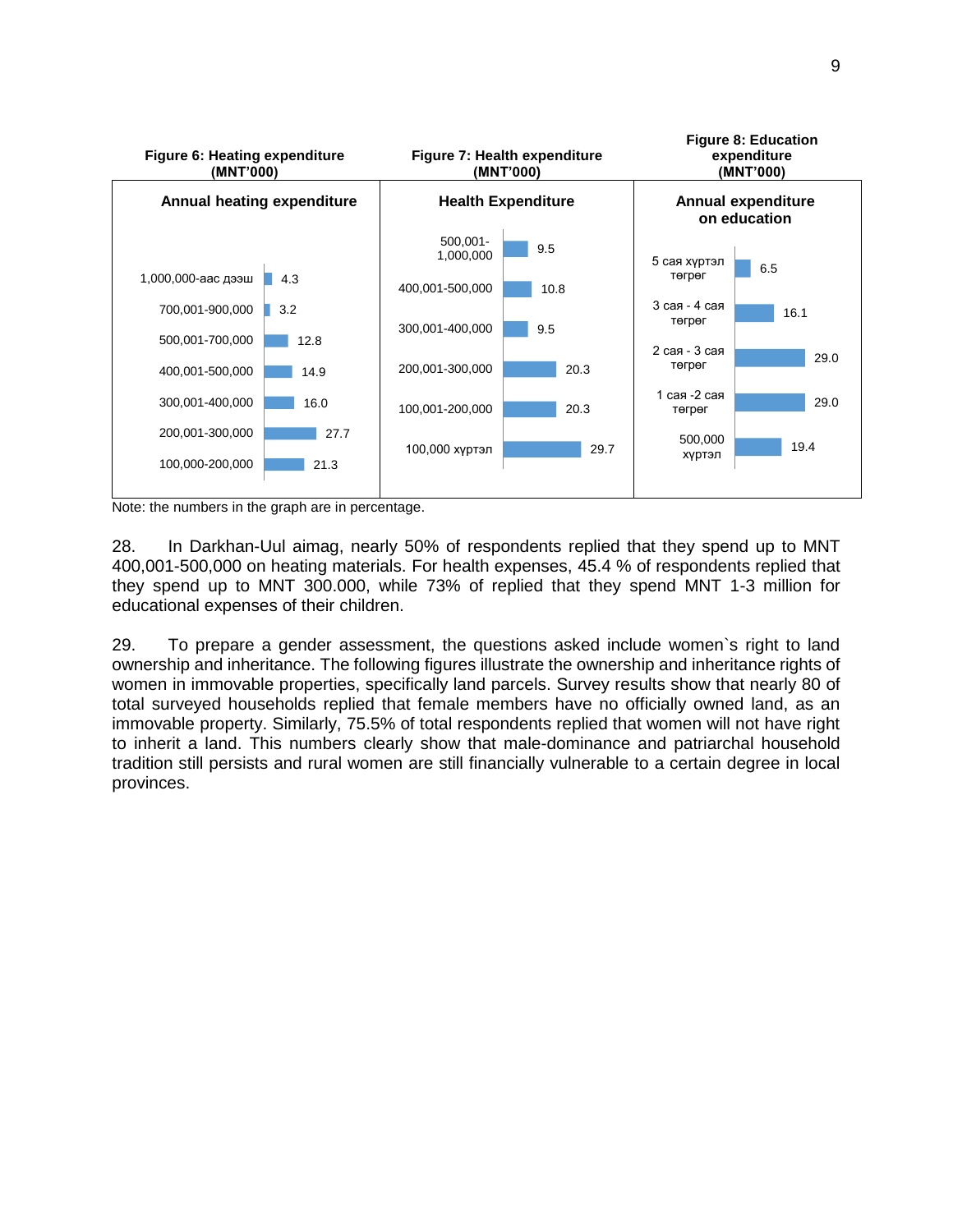

## **Figure 9: Land ownership right, Inheritance right of women (surveyed households in Selenge aimag)**

Note: the numbers in the graph are in percentage.

30. Similar situation has been observed during the field study conducted in Darkhan-Uul aimag as well. In Darkhan-Uul aimag, 88.6 percent of total land owners were male members, the head of the household, while only 9.1 percent of the land owners were female members of the household. However, compared to Selenge aimag, in Darkhan-Uul aimag, the total number of households with officially owned land was relatively low, only 44 households out of 120, had officially owned land parcels.

| -31                          |               |            |  |
|------------------------------|---------------|------------|--|
|                              | <b>Number</b> | Percentage |  |
| Male (Head of the household) | 39            | 88.6       |  |
| Wife                         |               | 9.1        |  |
| Father                       |               | 2.3        |  |
| Total                        | 44            | 100.0      |  |

**Table 8. The owner of the land (surveyed households in Darkhan-Uul aimag)**

31. The infrastructure condition of surveyed households was examined through several questions about their access to and sources of drinking water, the quality of drinking water, sanitation facilities etc. The following figures show that majority of the respondents obtain their drinking water from wells, and the low quality of the water, specifically the hardness of the water, is the most urgent issue faced. Of the survey households, 80% experienced problems with the drinking water quality.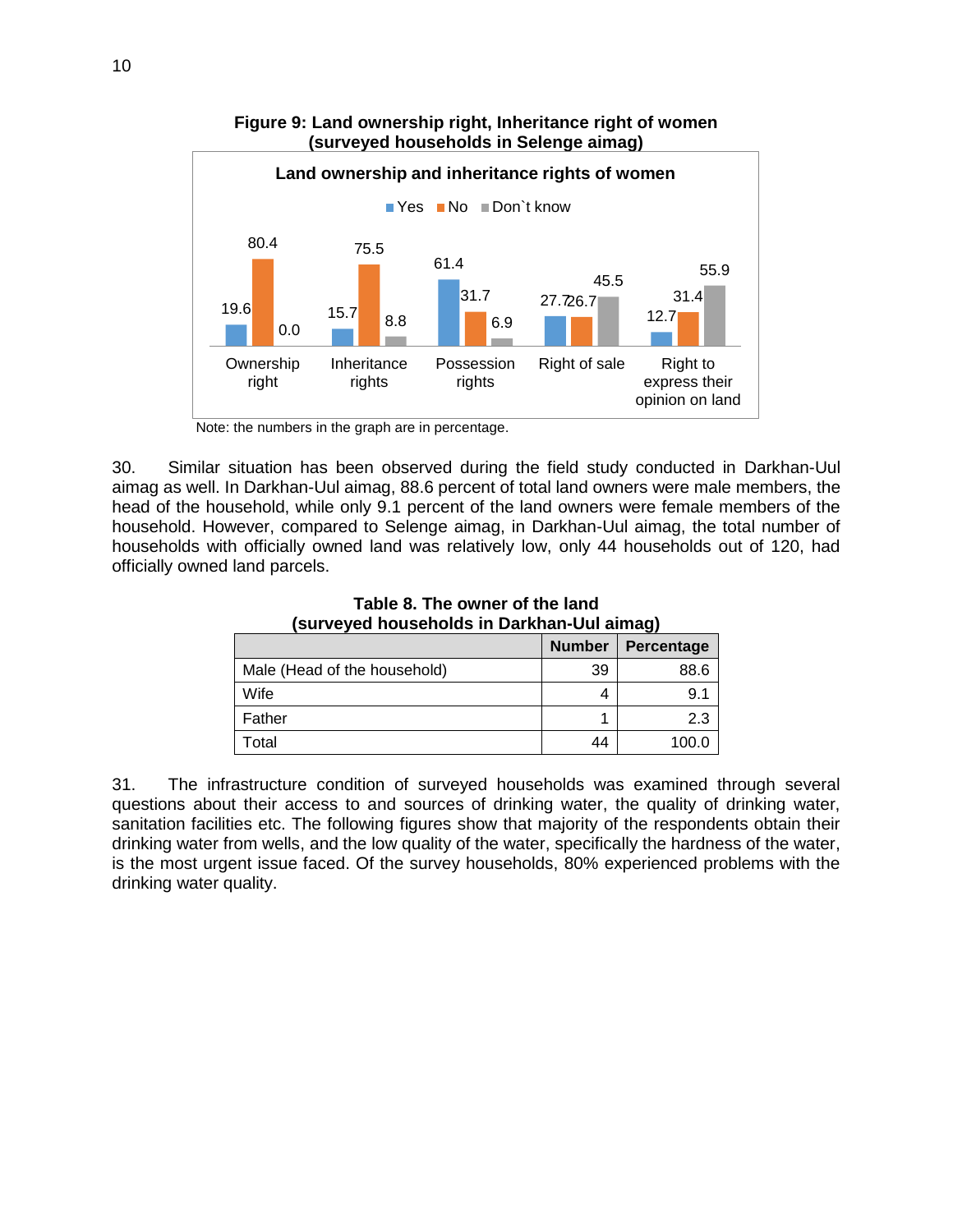

#### **Figure 10: Drinking Water Resources**

Note: the numbers in the graphs are in percentage.

32. Respondents identified the most challenging issues [\(Table \)](#page-16-0) at local level. The large majority of the those surveyed households both in Selenge and Darkhan-Uul aimags have identified that the high rate of unemployment is the most challenging issue. The second and the third most pressing issues are identified as the poor condition of road infrastructure, lack of infrastructural development i.e. schools, kindergarten, sport complex and playground.

|   | Table 5. The most challenging issues at local level                                   |         |             |  |  |  |
|---|---------------------------------------------------------------------------------------|---------|-------------|--|--|--|
|   | <b>Most challenging issues</b>                                                        | Selenge | Darkhan-Uul |  |  |  |
|   | High rate of unemployment                                                             | 80.4%   | 94.2%       |  |  |  |
|   | Poor condition of road and infrastructure                                             | 10.8%   | 1.7%        |  |  |  |
| 3 | Lack of infrastructural development<br>(school, kindergarten, sport-hall, playground) | 3.9%    | 2.5%        |  |  |  |
| 4 | Poor quality health care services                                                     | $1\%$   | 0.8%        |  |  |  |
| 5 | Expensive products, lack of larger markets                                            | 2%      | 0.8%        |  |  |  |

## <span id="page-16-0"></span>**Table 9: The most challenging issues at local level**

33. Regarding the current state of their livelihood standards [\(](#page-17-0)

[34.](#page-17-0)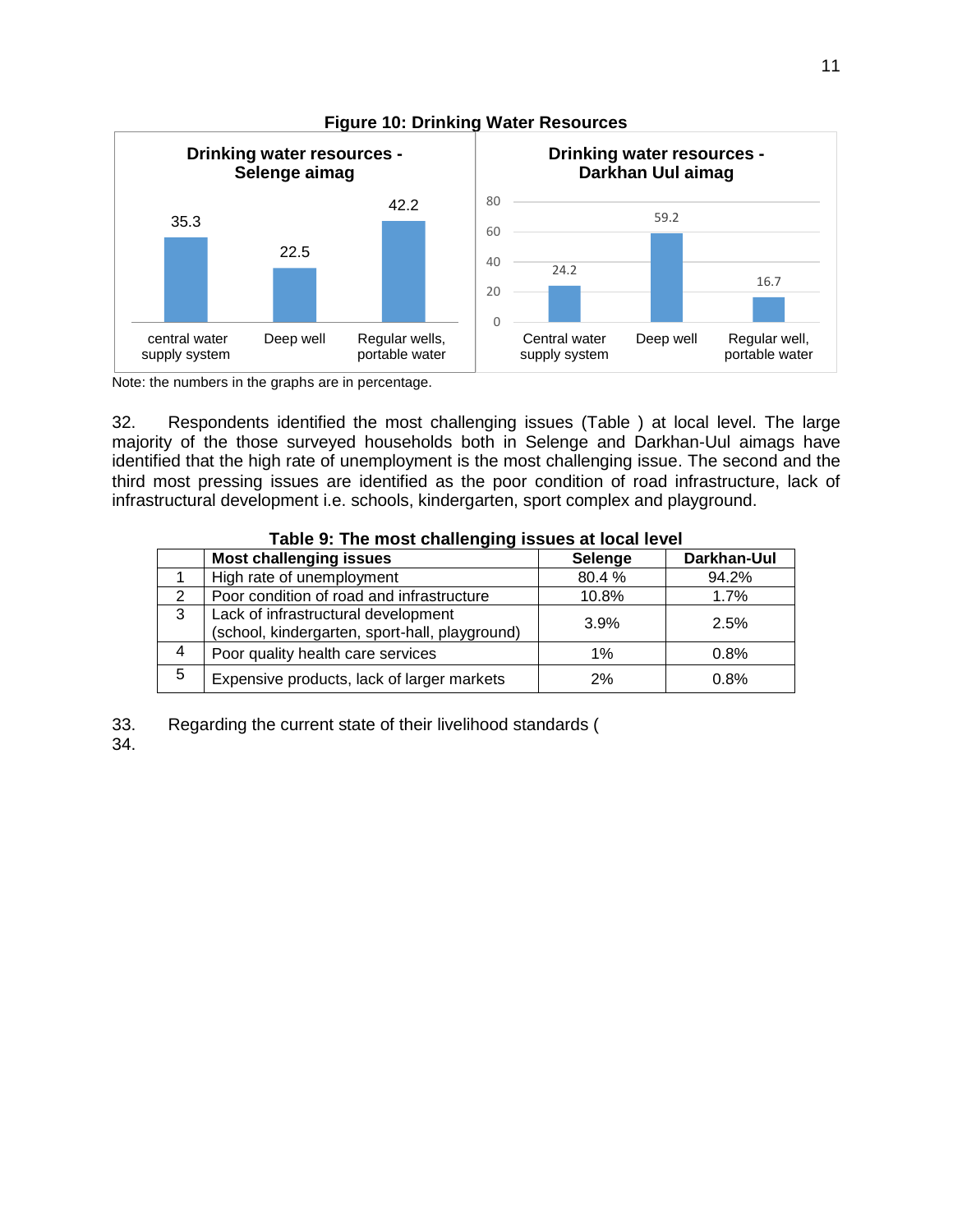<span id="page-17-0"></span>35. **[Figure](#page-17-0)** 11), more than 70 % of total surveyed residents of Darkhan - uul and Selenge aimags replied that over the past five years, their living standard had remained the same and worsened.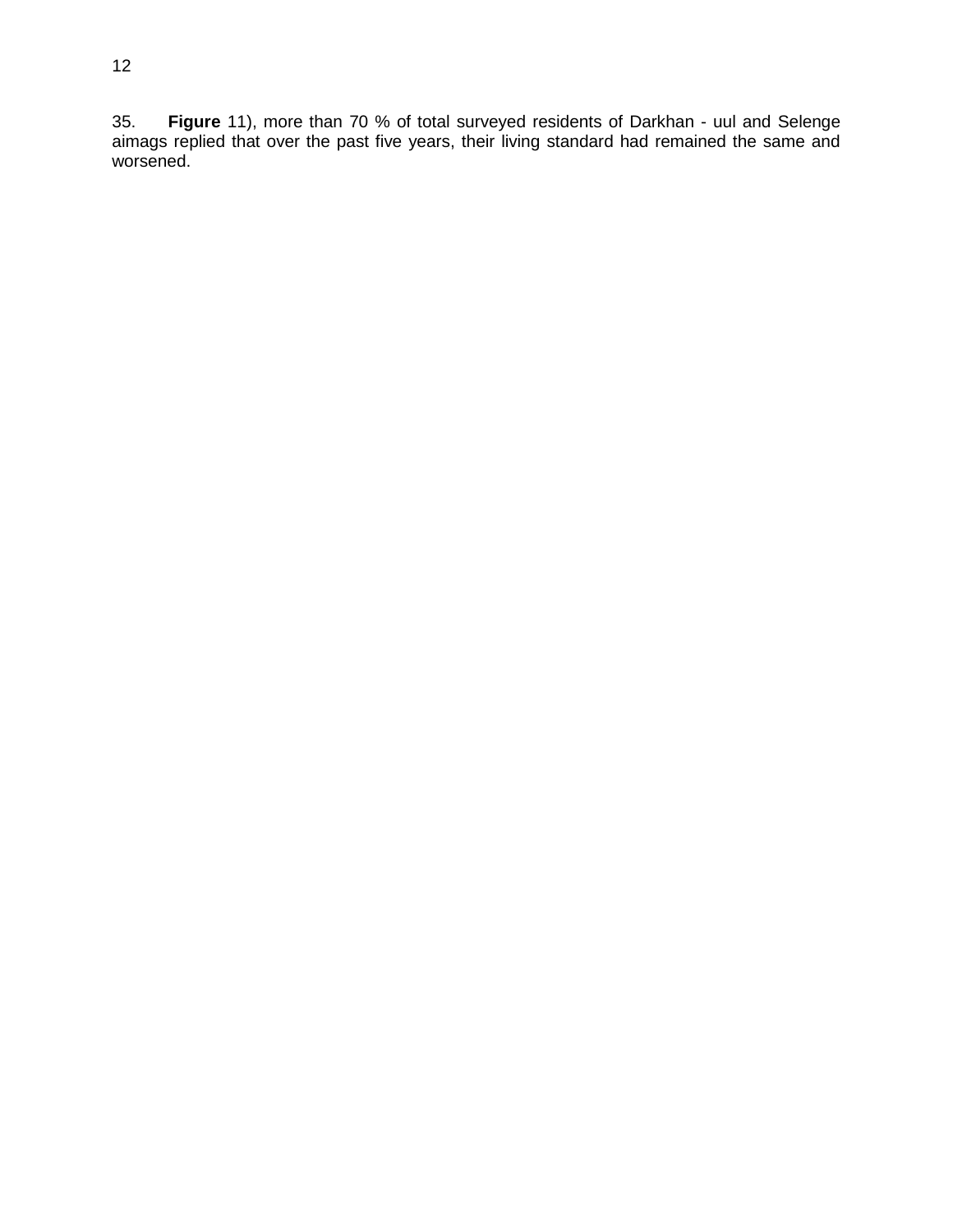

**Figure 11: Current Living Standard Compared to 5 Years Earlier**

36. Due to the high rate of unemployment at local level, increased price of food and beverages and inflation rate, the living standard of the households in the project area had decreased.

Note: the numbers in the graphs are in percentage.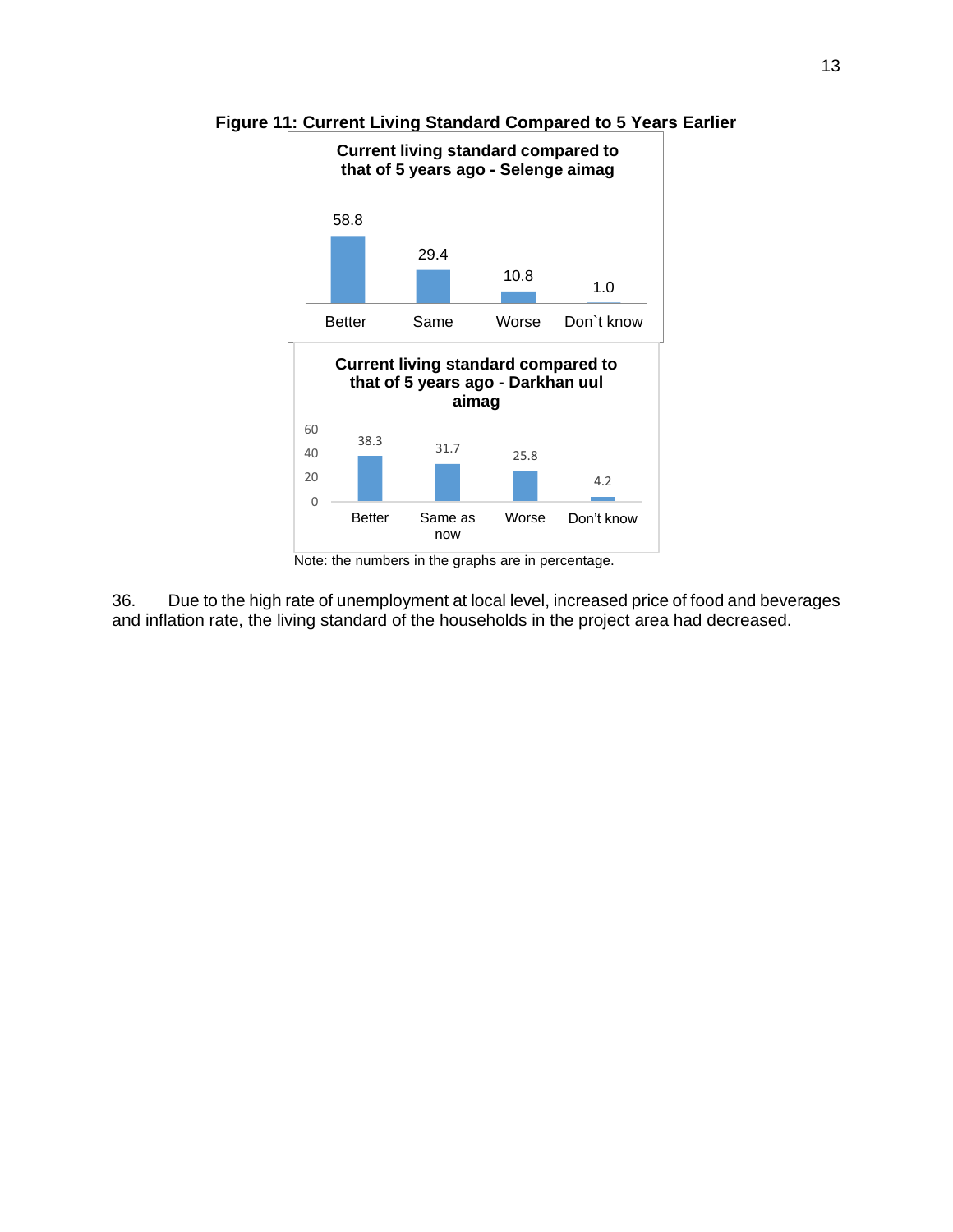





37. The main information sources for the local communities are national and local televisions and newspaper. Almost all of survey respondents (95%) had not heard of the proposed road maintenance project. The remaining 5% of total respondent had heard of the proposed project from television and soum and bagh level meetings.





Note: the numbers in the graphs are in percentage.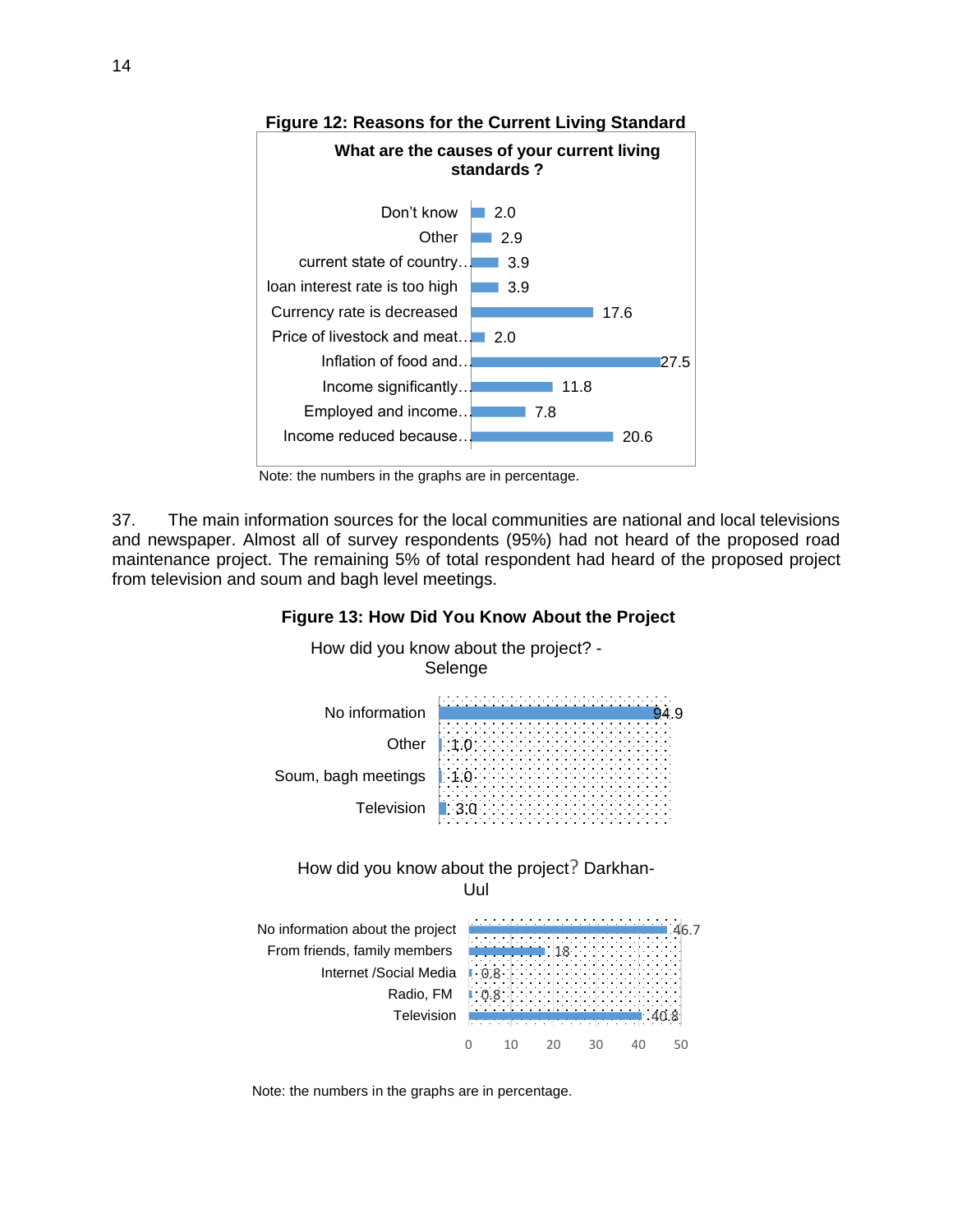38. The respondents mentioned that having an improved road corridor will be an advantage for the development of the soums, and in terms of business and social service development, such as faster and safer transportation, a reduction of transportation costs which will positively impact household budget.



**Figure 14: Importance and Positive Impact of Project Interventions**

Note: the numbers in the graphs are in percentage.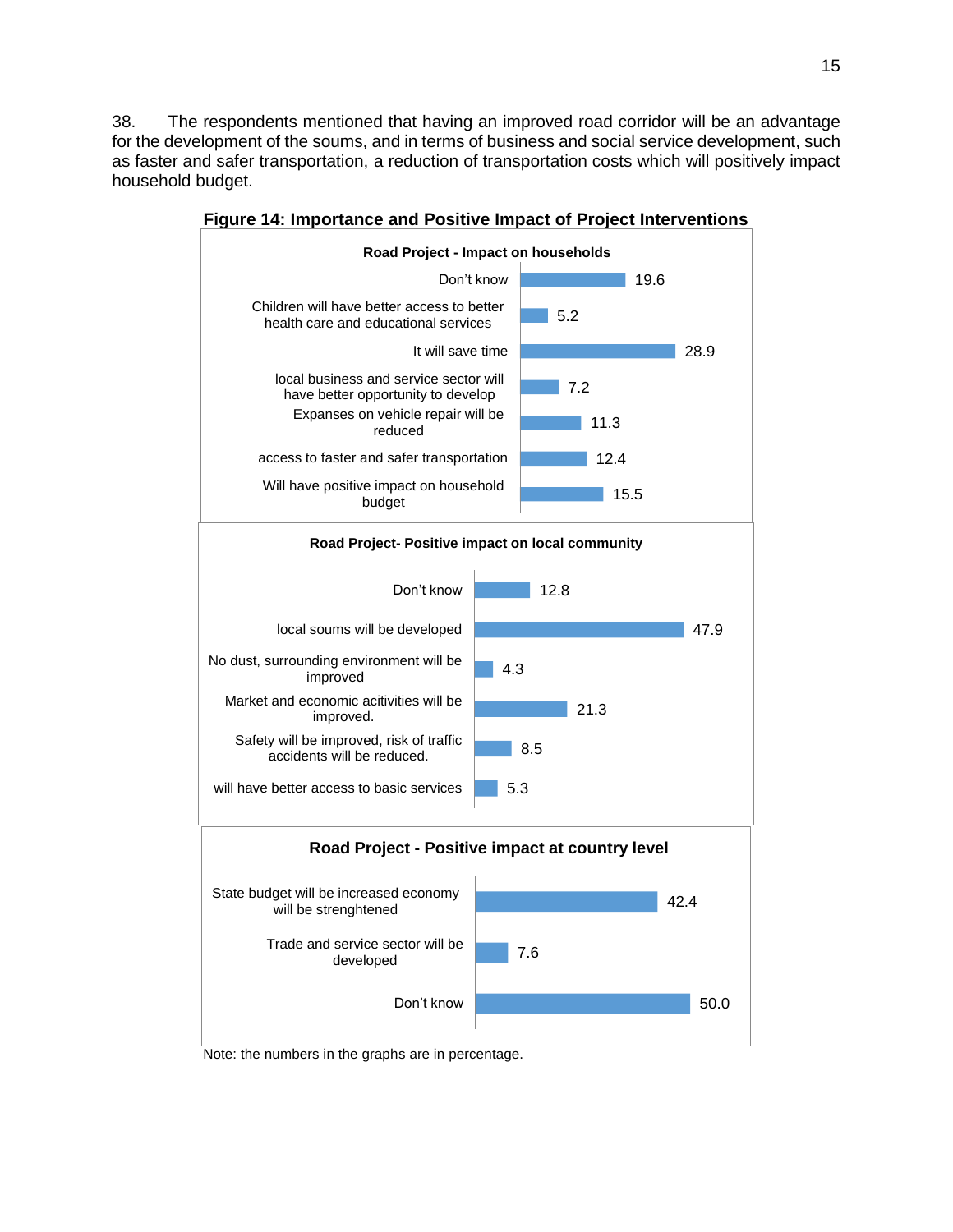39. The respondents also mentioned that there will be some negative impacts, especially in terms of environmental pollutions such as dust, soil pollution, construction waste, increased risk of traffic accidents and Trafficking In Persons and existing unsafe wildlife animal crossing only during construction period and all these issues will be addressed by the project.

40. Nothwithstanding these negative impacts, most surveyed local citizens and authorities consulted perceive the road maintenance project as an opportunity to increase their access to larger markets, to create small local businesses such as small shops, food services etc., which will have significant contribution to the household and local economy development. More importantly, local residents will have safer and faster transportation during cold weather.

# **VII. SOCIAL DEVELOPMENT ACTION PLAN AND GENDER ACTION PLAN**

# <span id="page-21-1"></span><span id="page-21-0"></span>**A. General**

41. A Social Development Action Plan (SDAP) and Gender Action Plan (GAP) is prepared to ensure inclusive project benefits for affected communities, direct positive impacts on gender equality, and to avoid or mitigate adverse impacts of the Project. The these plans aims to protect or enhance the quality of benefits to vulnerable groups. The specific measures outlined in the SDAP and GAP are developed based on a detailed poverty and gender analysis undertaken within the project impact zone. The overall objective of the SDAP and GAP is that the project investment optimizes potential benefits with appropriate consideration to gender, project affected people, poor and vulnerable groups, labor issues and mitigates potential risks of HIV/AIDS and human trafficking and road safety concerns. The SDAP includes proposed actions, targets, timing and monitoring indicators is attached herewith as Appendix 1.

42. The SDAP and GAP will be treated as an integral parts of the Project and will be implemented by the Project Implementation Unit (PIU). The social and environment unit at PIU level will be responsible for proper planning, implementation and monitoring of the SDAP and GAP. The field level implementation will be handled by a qualified staff at soum level (there will be 2 local staff members at respective aimags, Darkhan-Uul and Selenge) that will be responsible for implementation of the SDAP and GAP. They will work closely with local soum and aimag level authorities, NGO's <sup>9</sup>and other stakeholders. The staff at PIU and field levels will ensure that collaboration is done with specialized institutions such as local health centers, police, schools and NGO's to handle issues like skill training, HIV/AIDS and human trafficking. The PIU and national social development consultant will be responsible for internal monitoring of SDAP and GAP implementation. The field staff will report to PIU staff monthly. The PIU and national social consultant, through the IA, will update ADB on semi-annually on the progress and results of the implementation of the SDAP and GAP.

## <span id="page-21-2"></span>**B. Community Consultation and Information Dissemination Strategy**

43. The project has a clear strategy to ensure active participation of local communities and households in the overall project cycle. Proactive efforts will be made to reach out to households to provide timely and complete project information, in a language and means that is easily understandable to local communities. During the construction period, priority will be given to the poor and vulnerable households and ensuring their participation in the Project.

 <sup>9</sup> During consultation with local officials, it has been identified that some international and local NGOs such as World Vision, Rural Women`s Development Association, had collaborated with local authorities.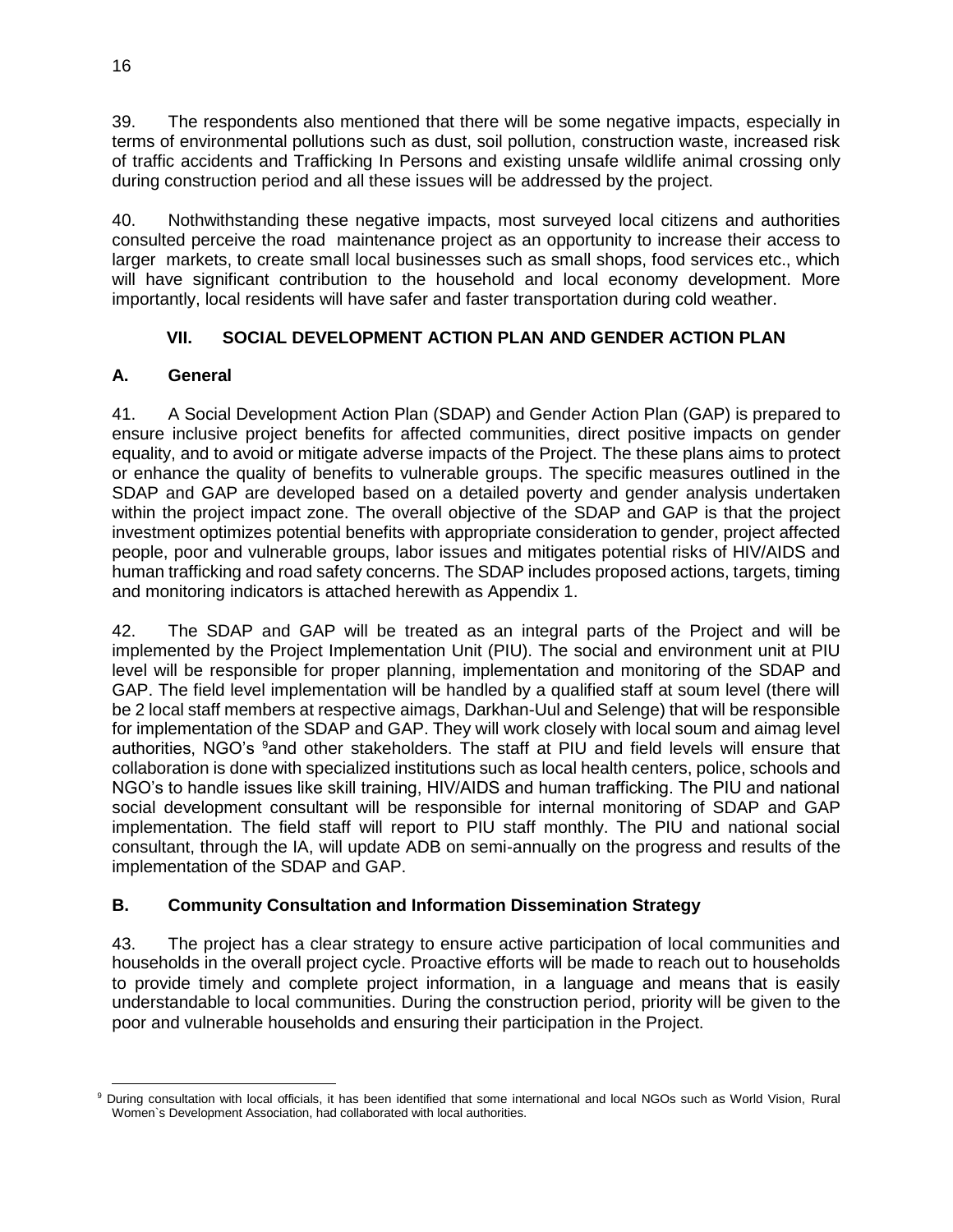### <span id="page-22-0"></span>**C. Community/Households Meetings**

44. The project, with the help of local staff at soum level, will reach out to local households to provide them with timely information about the construction activities, schedules and such other project related information that will help them to assess if the construction will have any negative impacts for these households. Such community meetings will also serve to plan various social development activities that are summarized in the SDAP.

## <span id="page-22-1"></span>**D. Information boards at aimag and soum administration buildings**

45. A project information dissemination board will be established in collaboration with the two (2) local administrations of Darkhan-Uul and Selenge aimags.

#### <span id="page-22-2"></span>**E. Grievance Redress Mechanism**

46. The local communities will be informed about project information by COMO and is encouraged to communicate with local COMO officer for project information and for submitting their suggestions for grievances, if any. The mechanism has been discussed during public consultations and is shown in Figure 15.



#### **Figure 15: Grievance Redress Mechanism**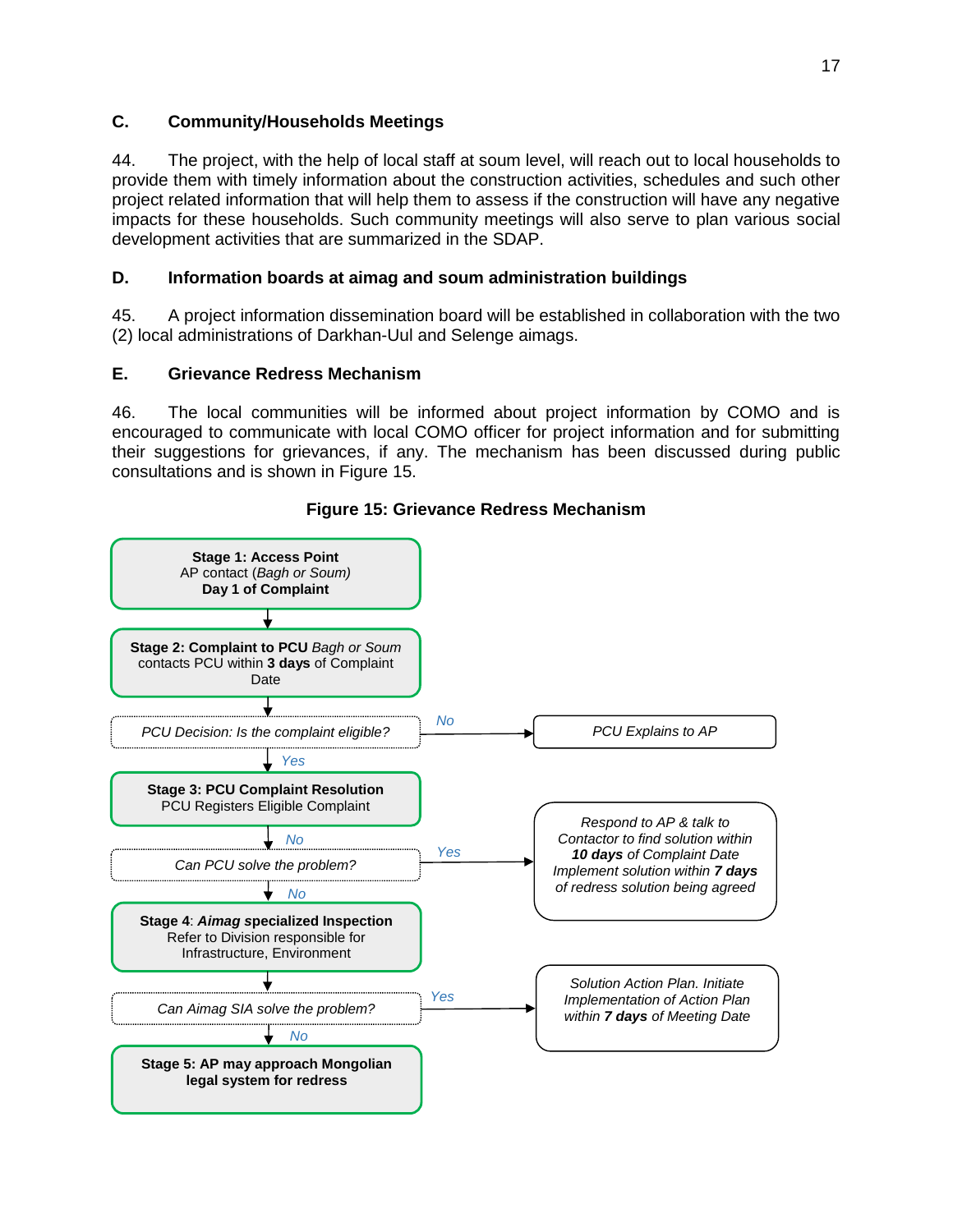# <span id="page-23-0"></span>**F. Target Area**

47. The target (affected) area includes territory of 4 soums and two aimag centers along the project road. The social safeguard activities defined in the SDAP and GAP will be carried out in this area.

#### <span id="page-23-1"></span>**G. SDAP and GAP budget and cost**

48. There will be 2 (two) Community Outreach and Monitoring Officers, 1 for each aimag responsible for ensuring consultation, participation of local residents and organizational arrangements of trainings described in the SDAP in collaboration with PIU Social Development Specialist (Consultant). Total budget and cost for the implementation of SDAP and GAP activities is \$117,000. These costs will be included within the PIU cost. Out of the total cost of \$117,000, \$10,800 is allocated for the remuneration cost.

#### **Table 10: Breakdown of remuneration cost for locally hired Community Outreach and Monitoring officers**

| <b>Project aimags</b> | Timeline                            | Per person/month | Total |  |  |
|-----------------------|-------------------------------------|------------------|-------|--|--|
| Darkhan-Uul           | 9 person-months<br>$(2019 - 2021)$  | 600              | 5.400 |  |  |
| Selenge               | 18 person-months<br>$(2019 - 2021)$ | 600              | 5.400 |  |  |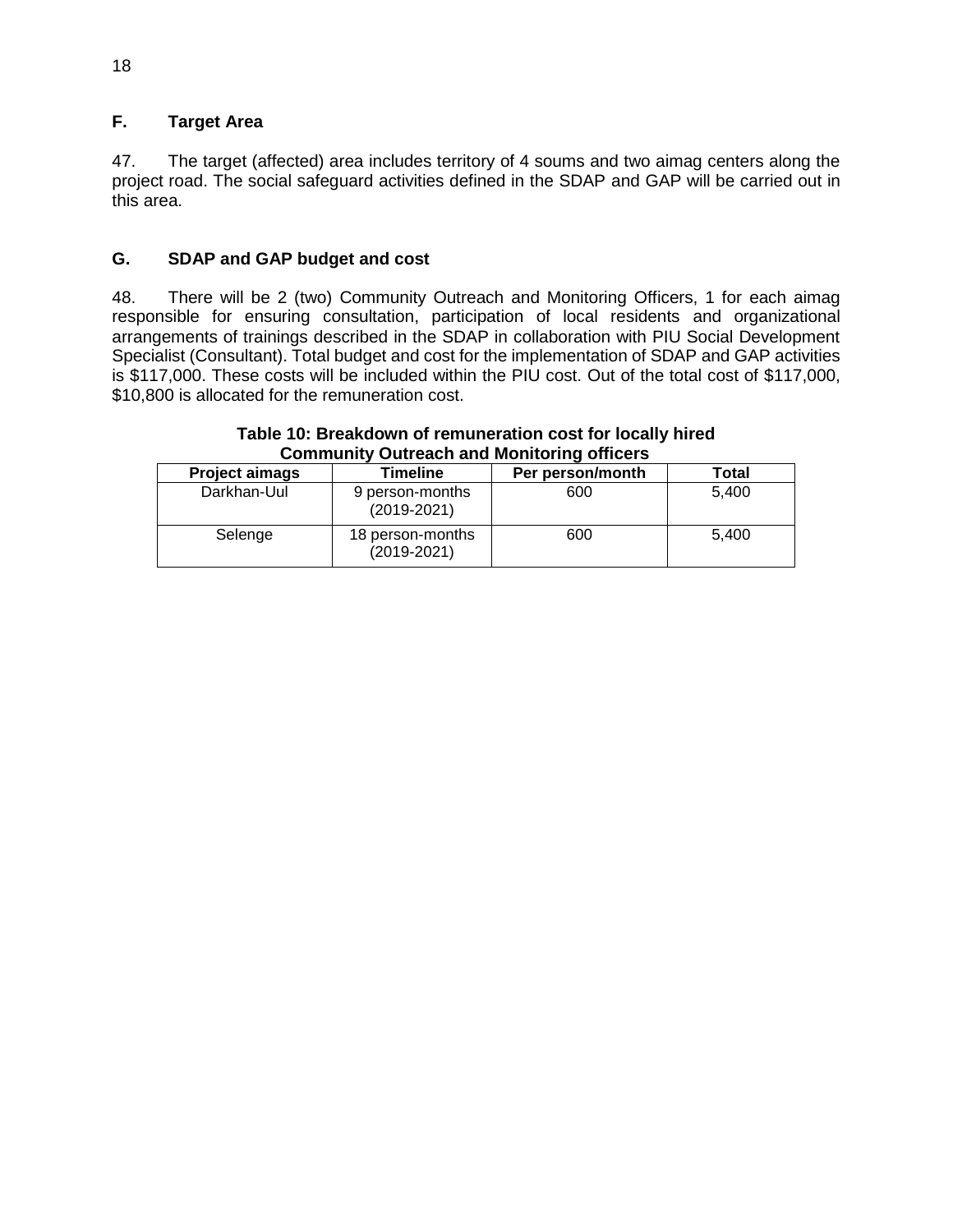# **SOCIAL DEVELOPMENT ACTION PLAN**

| No.            | <b>Proposed</b>                           | <b>Targets &amp; Activities</b>                                                                                                                                                                                                                                                                                                                                                                                                                                                                                                                    | <b>Timing</b><br><b>Agencies Responsible</b>                                                                                                                                                                                                                                                                                                                                                               |               | <b>Funding</b>                                         | <b>Monitoring indicators</b>                                                                                                                                                                                                                                                               |
|----------------|-------------------------------------------|----------------------------------------------------------------------------------------------------------------------------------------------------------------------------------------------------------------------------------------------------------------------------------------------------------------------------------------------------------------------------------------------------------------------------------------------------------------------------------------------------------------------------------------------------|------------------------------------------------------------------------------------------------------------------------------------------------------------------------------------------------------------------------------------------------------------------------------------------------------------------------------------------------------------------------------------------------------------|---------------|--------------------------------------------------------|--------------------------------------------------------------------------------------------------------------------------------------------------------------------------------------------------------------------------------------------------------------------------------------------|
|                | action                                    |                                                                                                                                                                                                                                                                                                                                                                                                                                                                                                                                                    |                                                                                                                                                                                                                                                                                                                                                                                                            |               |                                                        |                                                                                                                                                                                                                                                                                            |
| $\mathbf{1}$ . | Employment<br>and<br>income<br>generation | Target-local population in the project<br>affected area (especially local herders,<br>poor & vulnerable peoples; women)<br><b>Activities:</b><br>I) At least 30% of construction unskilled<br>labor hired locally - local herders, poor<br>vulnerable<br>given<br>equitable<br>and<br>allocation.<br>ii) During construction, local people <sup>10</sup><br>may earn income from establishment of<br>small eateries, lodging, small provision<br>stores based on the needs, at least 10 f<br>small-scale service providers (30%<br>owned by women) | PIU to ensure local employment<br>targets are in contract clauses,<br>Contractors to ensure that the<br>employment opportunities are<br>publicized and made available to<br>local peoples.<br>PIU<br>social<br>development<br>specialist<br>(consultant)<br>will<br>monitor all activities and clearly<br>include the result of these<br>activities in Social Development<br>Action Reports of the Project | 2019-<br>2024 | Project<br>Contractor's<br>fund<br>Local authority     | Number<br>0f<br>local<br>herders.<br>and<br>poor<br>vulnerable people and<br>provided<br>women<br>employment<br>Total<br>number<br>of<br>(days)<br>employment<br>provided<br>disaggregated<br>Sex<br>data<br><b>Number</b><br>of<br>local<br>enterprises supported<br>as service providers |
| 2.             | Occupational<br>health<br>and<br>safety   | Target-construction workers.<br><b>Activities:</b><br>- Enforcement of contract clause with<br>employees (6.7. Health and Safety<br>law)<br>health<br>&<br>occupation<br>safety<br>awareness trainings for construction<br>worker, drivers<br>- Personal<br>Protective<br>Equipment<br>(helmets & fluorescent<br>$(PPE) -$<br>clothing) provided to construction<br>workers                                                                                                                                                                        | that health<br>PIU ensures<br>and<br>safety clause<br>included in<br>is<br>contracts<br>PIU<br>social<br>development<br>specialist (consultant) together<br>with environment consultant and<br>other PIU staff will provide<br>training and safety gears to the<br>workers and will monitor all<br>activities as indicated in the<br>Contract Agreement.                                                   | 2019-<br>2024 | Fund<br>from<br>contractor's<br>budget                 | Number of trained<br>$\equiv$<br>workers<br>in<br>occupational<br>safety<br><b>PPEs</b><br>No<br>of<br>distributed<br>Training reports                                                                                                                                                     |
| 3.             | Consultation<br>and                       | Target - people under the project<br>impact zone especially, women,                                                                                                                                                                                                                                                                                                                                                                                                                                                                                | PIU through Social development<br>consultant<br>to<br>organize                                                                                                                                                                                                                                                                                                                                             | 2019-<br>2024 | Project fund<br><b>USD</b><br>3,000<br>each year for 2 | of<br>Number<br>$\overline{\phantom{0}}$<br>consultations<br>undertaken                                                                                                                                                                                                                    |

<sup>10</sup> Usually it is family run establishment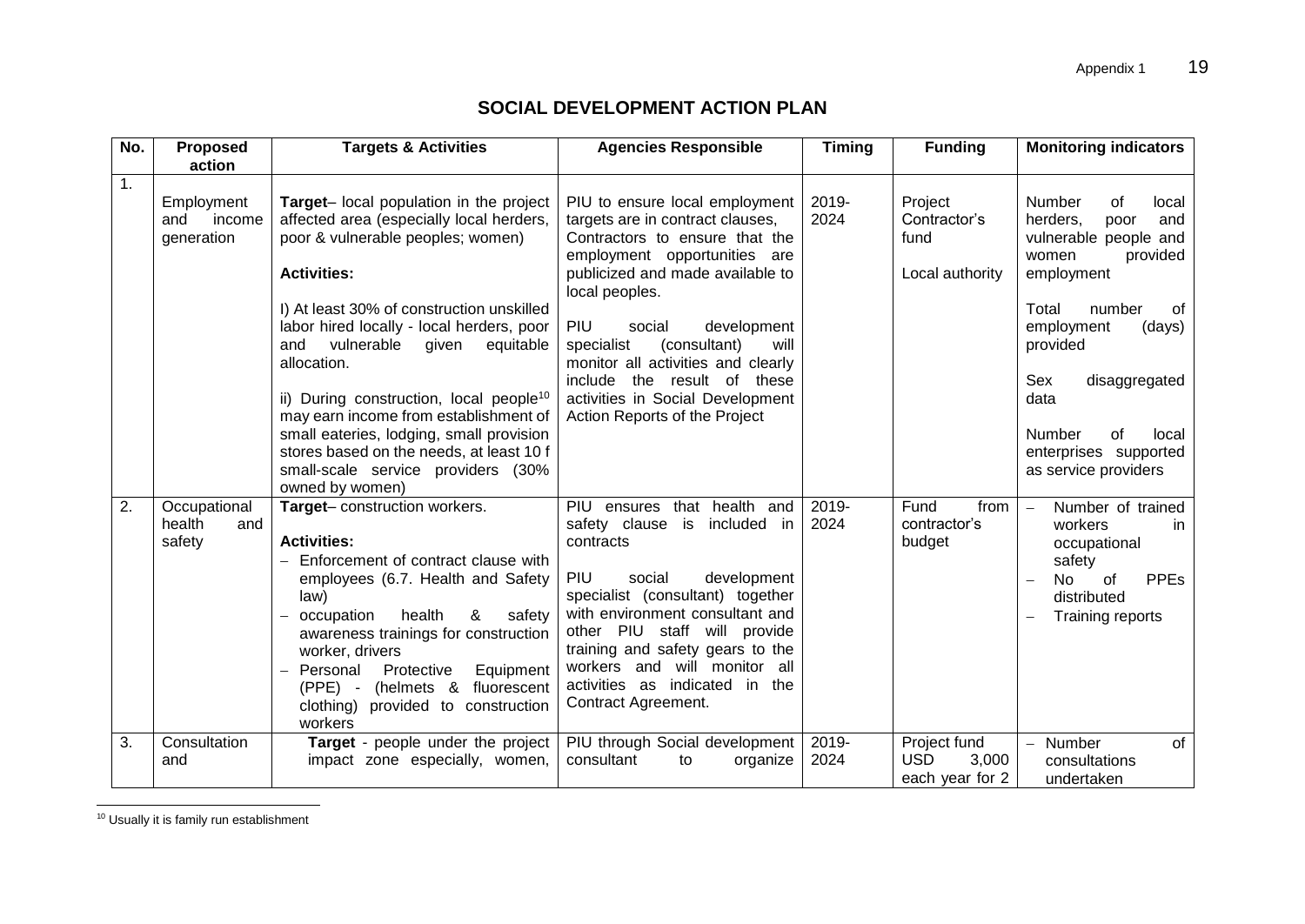| No. | <b>Proposed</b><br>action                                 | <b>Targets &amp; Activities</b>                                                                                                                                                                                                                                                                                                                                                                                                                                                                                                                                                                                                                                                                                                                                                          | <b>Agencies Responsible</b>                                                                                                                                                                                                                                                                                                                                                                                                                                                                                                                                                                                                                                                                                                     | <b>Timing</b> | <b>Funding</b>                                                                                 | <b>Monitoring indicators</b>                                                                                                                                                                                                                                                          |
|-----|-----------------------------------------------------------|------------------------------------------------------------------------------------------------------------------------------------------------------------------------------------------------------------------------------------------------------------------------------------------------------------------------------------------------------------------------------------------------------------------------------------------------------------------------------------------------------------------------------------------------------------------------------------------------------------------------------------------------------------------------------------------------------------------------------------------------------------------------------------------|---------------------------------------------------------------------------------------------------------------------------------------------------------------------------------------------------------------------------------------------------------------------------------------------------------------------------------------------------------------------------------------------------------------------------------------------------------------------------------------------------------------------------------------------------------------------------------------------------------------------------------------------------------------------------------------------------------------------------------|---------------|------------------------------------------------------------------------------------------------|---------------------------------------------------------------------------------------------------------------------------------------------------------------------------------------------------------------------------------------------------------------------------------------|
|     | participation<br>activities                               | and<br>vulnerable<br>herders,<br>poor<br>groups.<br><b>Activities:</b><br>At least 40% of total participants in<br>community<br>and<br>household<br>meetings on project construction<br>activities on project information<br>including project benefits and<br>mitigation measures are women.                                                                                                                                                                                                                                                                                                                                                                                                                                                                                            | consultations<br>material<br>and<br>distribution.<br>Implementation oversight<br>by<br>PMC social development, gender<br>resettlement<br>and<br>specialist<br>(consultant).<br>The result of all activities will be<br>clearly included in semi-annual<br>Social<br>Development<br>Action<br>Reports of the Project.                                                                                                                                                                                                                                                                                                                                                                                                            |               | aimags. (A total<br>of \$15,000)                                                               | &<br>(community<br>households)<br>Number of people<br>participated<br>data<br>disaggregated<br>by<br>gender<br>Number<br>of<br>pamphlets<br>(printed<br>material) developed<br>Number<br>of<br>pamphlets (printed<br>material) distributed                                            |
| 4.  | Prevention of<br>HIV/AIDS,<br>STI's, sexual<br>harassment | Target -<br>Project construction<br>workers, local population along the<br>road, especially close to the<br>Russian border zone with a focus<br>on women and poor households;<br>mobile population such as truck<br>drivers, tourists;<br><b>Activities:</b><br>Developing training and awareness<br>building material on HIV/AIDS &<br>STI prevention, and prevention and<br>management of sexual harassment<br>during civil works<br>Awareness building activities- at<br>least 50 % of total participants are<br>vulnerable<br>and<br>from<br>poor<br>households and at least 50 percent<br>of them are women<br>Organizing<br>condom<br>promotion<br>days<br>Conducting<br>health checks for<br>HIV/AIDS and other STI in local<br>soums and aimag centers along the<br>project road | PIU to ensure that contractors<br>include HIV/AIDS and sexual<br>harassment prevention, as part of<br>the workplace safety training;<br>- Contractors<br>provide<br>training<br>prevention<br>and<br>distribute<br>condoms<br>and<br>organize voluntary testing;<br>PIU<br>social<br>development<br>(consultant)<br>specialist<br>to<br>coordinate with Social Policy<br><b>Division</b><br>and<br>Health<br>Departments of Selenge and<br>Darkhan-Uul Aimags and with<br>the National Center Against<br>Violence to organize training<br>for the local communities;<br>Monitored by PIU and SDS.<br>The result of activities will be<br>clearly included in Social<br>Development and Gender<br>Action Reports of the Project. | 2019-<br>2024 | Project fund.<br><b>USD</b><br>10,000<br>each year, for 2<br>aimags. (A total<br>of \$100,000) | Number of training<br>curriculum,<br>information<br>materials<br>developed<br>of<br>Number<br>workshops<br>conducted<br>and<br>number<br>of<br>participants,<br>by<br>gender<br>Number<br>of<br>condoms<br>distributed<br>Number of people<br>involved in health<br>checks, by gender |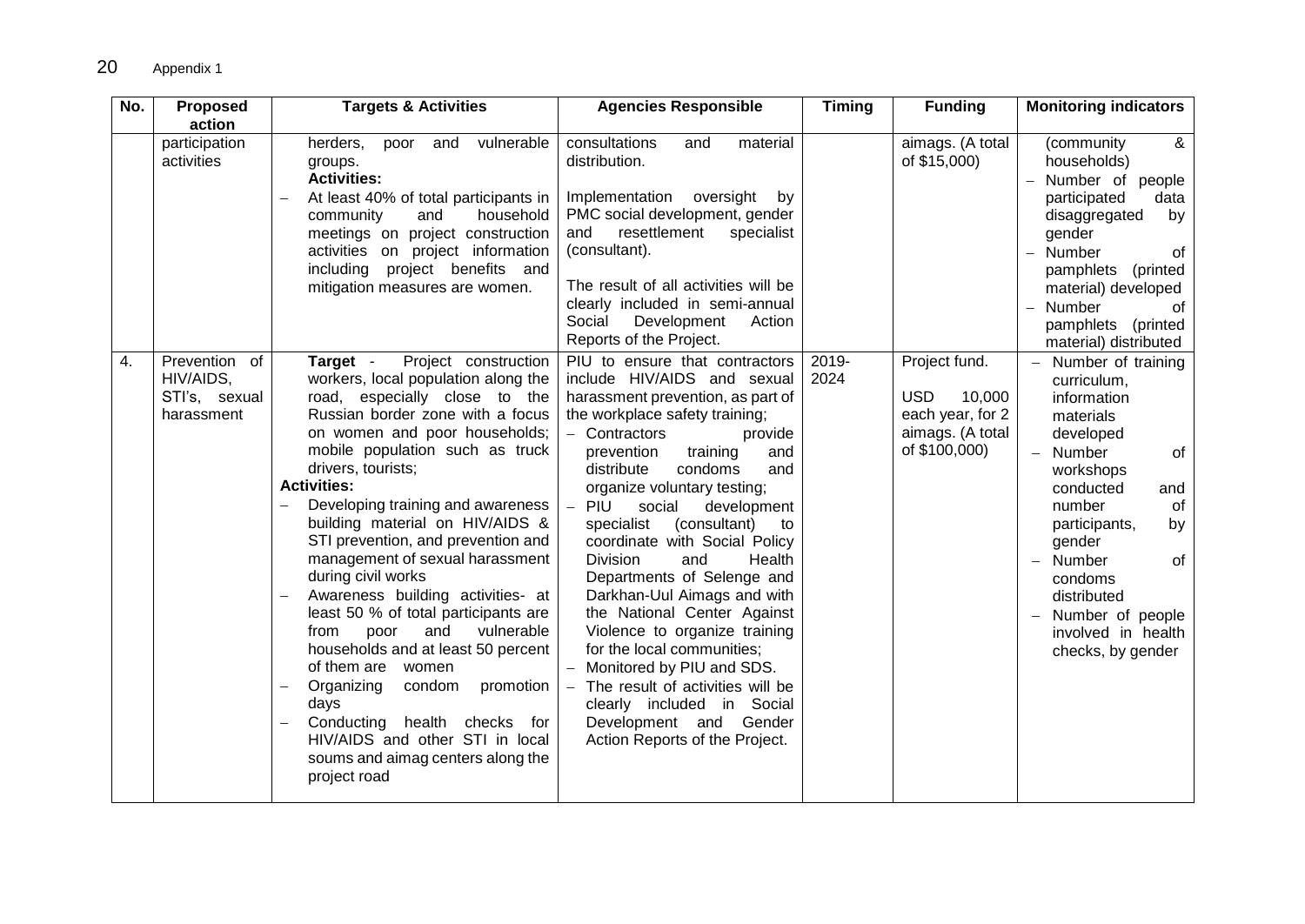| No. | <b>Proposed</b><br>action                                   | <b>Targets &amp; Activities</b>                                                                                                                                                                                                                                                                                                                                                                                                                                                                                                                                                                                                                                                                                                                                                                               | <b>Agencies Responsible</b>                                                                                                                                                                                                                                                                                                                                                                                                                                    | <b>Timing</b>                                      | <b>Funding</b>                                                                                             | <b>Monitoring indicators</b>                                                                                                                                                                                                                                                                                                                                              |  |
|-----|-------------------------------------------------------------|---------------------------------------------------------------------------------------------------------------------------------------------------------------------------------------------------------------------------------------------------------------------------------------------------------------------------------------------------------------------------------------------------------------------------------------------------------------------------------------------------------------------------------------------------------------------------------------------------------------------------------------------------------------------------------------------------------------------------------------------------------------------------------------------------------------|----------------------------------------------------------------------------------------------------------------------------------------------------------------------------------------------------------------------------------------------------------------------------------------------------------------------------------------------------------------------------------------------------------------------------------------------------------------|----------------------------------------------------|------------------------------------------------------------------------------------------------------------|---------------------------------------------------------------------------------------------------------------------------------------------------------------------------------------------------------------------------------------------------------------------------------------------------------------------------------------------------------------------------|--|
| 5.  | Prevention<br>of<br>Trafficking<br>in.<br>Persons<br>(TIPs) | <b>Target</b><br>Contractor<br>and<br>$\sim$ $-$<br>construction<br>workers,<br>local<br>authorities.<br>population,<br>local<br>especially close to the Russian<br>border zone; mobile population<br>such as truck drivers, tourists<br>Awareness<br>building<br>campaign<br>developed on human trafficking<br>populations,<br>targeting<br>local<br>and workers, local<br>contractors<br>authorities<br>Coordinate with public officials<br>$\qquad \qquad -$<br>(immigration, border protection<br>officers, employment, health and<br>education service providers, police<br>officers)<br>Trainings, publication of brochures<br>on sexual harassment and TIPs for<br>residents and workers<br>A brochure and training on TIPs for<br>soum schools, vocational schools<br>and other relevant local groups | Social development<br>PIU<br>specialist (consultant) of the<br>Project<br>to<br>coordinate<br>with<br>Ministry of social welfare, NGO,<br>border agency to<br>General<br>implement the activities; National<br>Center Against Violence.<br>Monitored by<br>PIU<br>$\overline{\phantom{0}}$<br>and<br>Executing Agency.<br>A brochure and<br>$\overline{\phantom{0}}$<br>training<br>material<br>preparation<br>by<br>Social<br>Development<br>Specialist (PIU) | 2019-<br>2024<br>During<br>constructi<br>on season | Project fund<br><b>USD</b><br>6,000<br>each year for 2<br>project aimags.<br>total<br>of<br>(A<br>\$30,000 | Number<br>of<br>developed training<br>and<br>awareness<br>building material<br>of<br>Number<br>workshops<br>conducted<br>and<br>number of<br>local<br>participants<br>and<br>construction<br>workers<br>Number<br>of<br>of<br>participants<br>trainings dedicated<br>for school students,<br>by sex<br>Number and types<br>information<br>οf<br>materials<br>disseminated |  |
| 6.  | Road<br>safety<br>Awareness                                 | Building of road signs and speed<br>$\overline{\phantom{0}}$<br>breaker at the area identified as<br>black spots<br>Coordination with and training of<br>$\overline{\phantom{0}}$<br>traffic police<br>Development and dissemination of<br>$\qquad \qquad -$<br>awareness building material on<br>road safety in consultation with<br>local women<br>Road safety awareness brochures<br>300 pcs each year, each aimag                                                                                                                                                                                                                                                                                                                                                                                         | PIU through road<br>safety<br>specialists identifies<br>black<br>spots and<br>installs<br>safety<br>measures;<br>PIU<br>social<br>development<br>specialist (consultant) of the<br>project coordinate with local<br>traffic<br>police<br>and<br>local<br>communities to provide road<br>safety<br>awareness<br>development<br>and<br>dissemination of material<br>Monitored<br>PIU<br>by<br>and<br>$\overline{\phantom{0}}$<br>Executing Agency,               | 2019-<br>2024                                      | Project fund<br><b>USD</b><br>5,000<br>each<br>year,<br>(A<br>\$<br>total<br>of<br>30,000)                 | Number of sidewalk<br>provision, centerline<br>widening, shoulder<br>mumble strips<br>$\bullet$<br>Number<br>of road<br>safety<br>awareness<br>materials developed<br>and distributed<br>of<br>Reports<br>campaign to prevent<br>road accident<br>Number of trained<br>police officers, local<br>drivers<br>and<br>contractors                                            |  |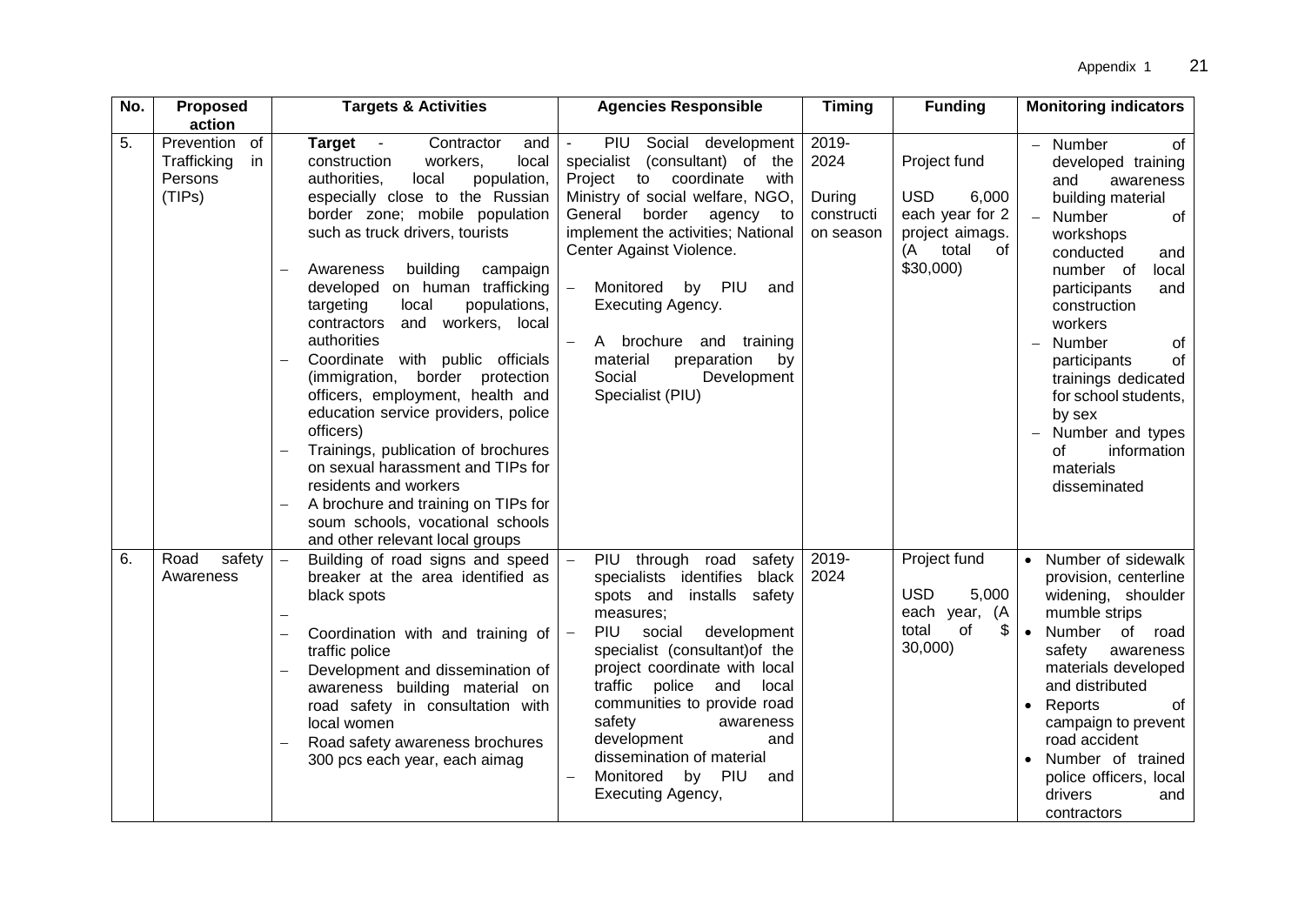| No.<br><b>Proposed</b>                                                | <b>Targets &amp; Activities</b>                                                                                                                                                                                                                                                                                                                                                                                                                                                                                  | <b>Agencies Responsible</b>                                                                                                                                                                                                           | <b>Timing</b> | <b>Funding</b>                                                 | <b>Monitoring indicators</b>                                                                                                                                                                                             |
|-----------------------------------------------------------------------|------------------------------------------------------------------------------------------------------------------------------------------------------------------------------------------------------------------------------------------------------------------------------------------------------------------------------------------------------------------------------------------------------------------------------------------------------------------------------------------------------------------|---------------------------------------------------------------------------------------------------------------------------------------------------------------------------------------------------------------------------------------|---------------|----------------------------------------------------------------|--------------------------------------------------------------------------------------------------------------------------------------------------------------------------------------------------------------------------|
| action<br>7.<br>for<br>Support<br>local<br>development<br>initiatives | setting<br>small l<br>Training<br>on<br>up<br>$\overline{\phantom{0}}$<br>income<br>businesses.<br>generation<br>alongside<br>the road<br>methods<br>corridor, to be organized by local<br>NGOs – at least 50% of participants<br>are women<br>The content and frequency of these<br>trainings will be designed on the<br>basis of the Training Needs<br>Assessment. TNA survey to be<br>conducted in sex disaggregated<br>way, but at least 8 trainings and 400<br>participants throughout the project<br>life. | PIU.<br>development<br>social<br>specialist (consultant)<br>Local governor office,<br>Department of Labor and<br>Welfare Services at aimag<br>level<br>Local NGOs.<br><b>Vocational Training Centers</b><br>operating at local level. | 2019-<br>2024 | Project fund<br>USD 5,000 per<br>year. (A total of<br>\$30,000 | Number<br>of<br>households<br>provided<br>training<br>by location,<br>Number of trained<br>participants<br>-in<br>micro<br>enterprise<br>activities, by age<br>and sex<br>Monitored by PIU<br>Executing<br>and<br>Agency |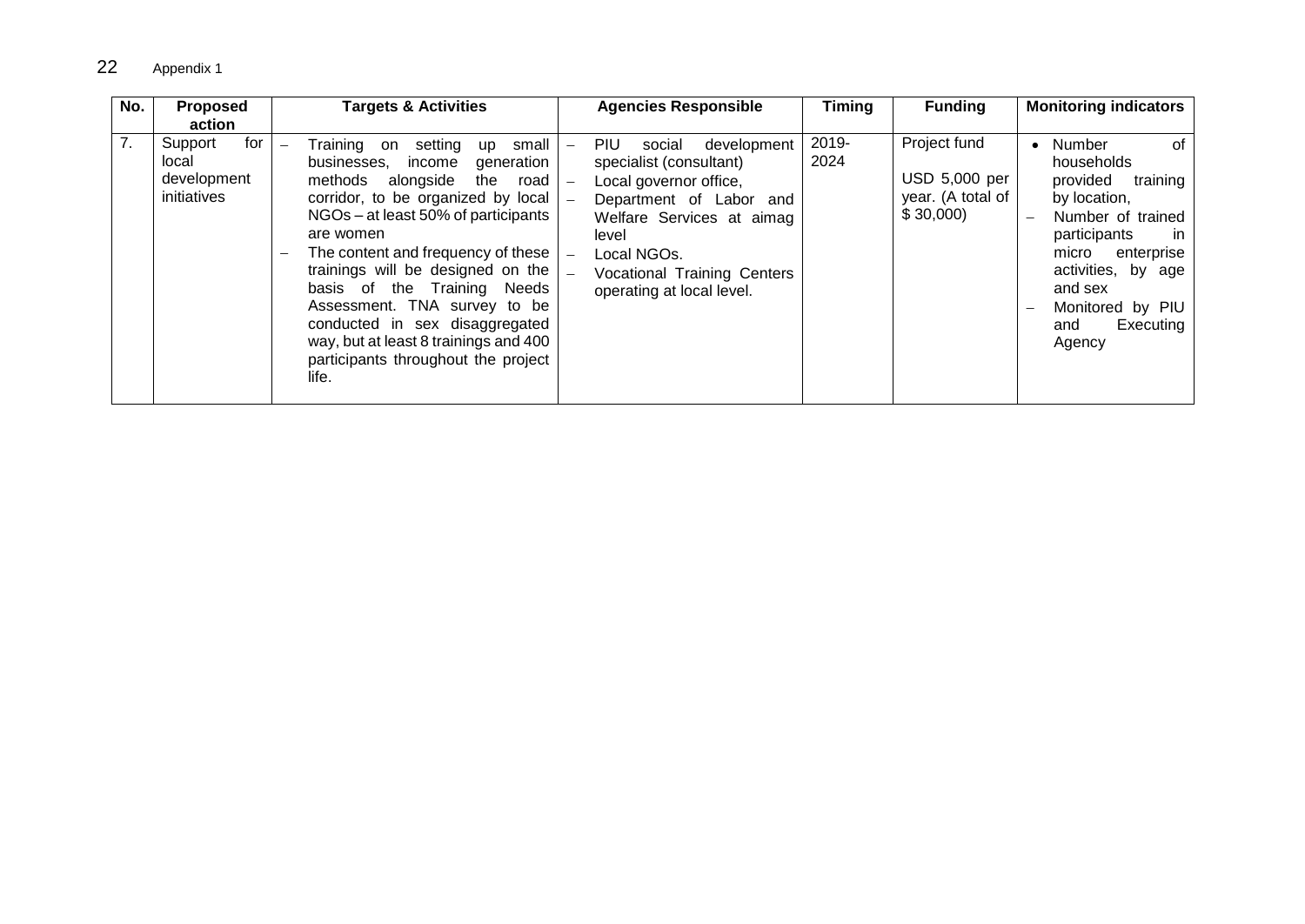# **[GENDER ACTION PLAN](http://www.adb.org/Documents/RRPs/?id=48186-005-3)**

| <b>Activity</b>                                                                                                | <b>Performance Targets and Indicators</b>                                                                                                                                                                                                                                                                                                                                                                                                                                                     | <b>Responsibility</b><br><b>Timeframe</b>                                                                        |  |  |  |  |  |
|----------------------------------------------------------------------------------------------------------------|-----------------------------------------------------------------------------------------------------------------------------------------------------------------------------------------------------------------------------------------------------------------------------------------------------------------------------------------------------------------------------------------------------------------------------------------------------------------------------------------------|------------------------------------------------------------------------------------------------------------------|--|--|--|--|--|
| Output 1. Road asset management capacity improved                                                              |                                                                                                                                                                                                                                                                                                                                                                                                                                                                                               |                                                                                                                  |  |  |  |  |  |
| Conduct road asset<br>1.1<br>management training with<br>participation of women.                               | • Training on road asset management and related activities<br>provided to 30 staff, including at least 50% female staff (2017<br>baseline: 0 and not applicable) <sup>a</sup>                                                                                                                                                                                                                                                                                                                 | MRTD, DCSC, TRTA<br>2019-2024<br>consultants                                                                     |  |  |  |  |  |
|                                                                                                                | Output 2. Road condition improved: Ulaanbaatar-Darkhan (193km) and Darkhan-Altanbulag (118km) sections                                                                                                                                                                                                                                                                                                                                                                                        |                                                                                                                  |  |  |  |  |  |
| 2.1 Ensure thorough public<br>consultation on construction<br>activities.                                      | Women comprised at least 40% of participants to community<br>and household consultation meetings on project construction<br>activities (2017 baseline: not applicable)                                                                                                                                                                                                                                                                                                                        | MRTD, DCSC, civil<br>2018-2022<br>works contractors,<br>Local COMO                                               |  |  |  |  |  |
| 2.2 Conduct civil works with<br>participation of women.                                                        | At least 15% women employed in unskilled construction works<br>under the project and guaranteed equal pay for equal work,<br>supplied with safety equipment, toilet, and changing rooms<br>(2017 baseline: not applicable)                                                                                                                                                                                                                                                                    | MRTD, DCSC, civil<br>2019-2022<br>works contractors,<br>Local COMO                                               |  |  |  |  |  |
| 2.3 Prevent negative impacts<br>such as HIV/AIDS, STIs,<br>sexual harassment, and TIPs<br>especially to women. | • 250 people, of which at least 50% women, participated in<br>training and awareness campaign activities (2017 baseline: 0<br>and not applicable)                                                                                                                                                                                                                                                                                                                                             | MRTD, DCSC, civil<br>2019-2022<br>works contractors.<br>PIU Social and<br><b>Gender Specialist</b><br>Local COMO |  |  |  |  |  |
| 2.4 Support local development<br>initiatives.                                                                  | 400 people, of which at least 50% women, participated in<br>$\bullet$<br>training on small businesses and income generation methods<br>alongside the corridor to be organized local NGOs (2017<br>baseline: 0 and not applicable).                                                                                                                                                                                                                                                            | MRTD, DCSC,<br>2019-2024<br>PIU Social and<br>Gender Specialist,<br>Local COMO                                   |  |  |  |  |  |
| Output 3. Road safety improved                                                                                 |                                                                                                                                                                                                                                                                                                                                                                                                                                                                                               |                                                                                                                  |  |  |  |  |  |
| Conduct road safety training<br>3.1<br>to residents with participation<br>of women.                            | 800 residents along the project road (at least 50% women)<br>trained and reported on the improved awareness on road safety<br>and related activities as a result of the training (2017 baseline:<br>(0).<br>• The following schedule is planned for the training.<br>Number of Residents to be Trained (2019-2024)<br>2021<br>Location<br>2023<br>2024<br><b>Total</b><br>2019<br>100<br>100<br>100<br>100<br>400<br>Selenge aimag<br>100<br>100<br>100<br>100<br>400<br>Darkhan-Uul<br>aimag | MRTD, DCSC,<br>2019-2024<br>PIU Social and<br>Gender Specialist,<br>Local COMO                                   |  |  |  |  |  |